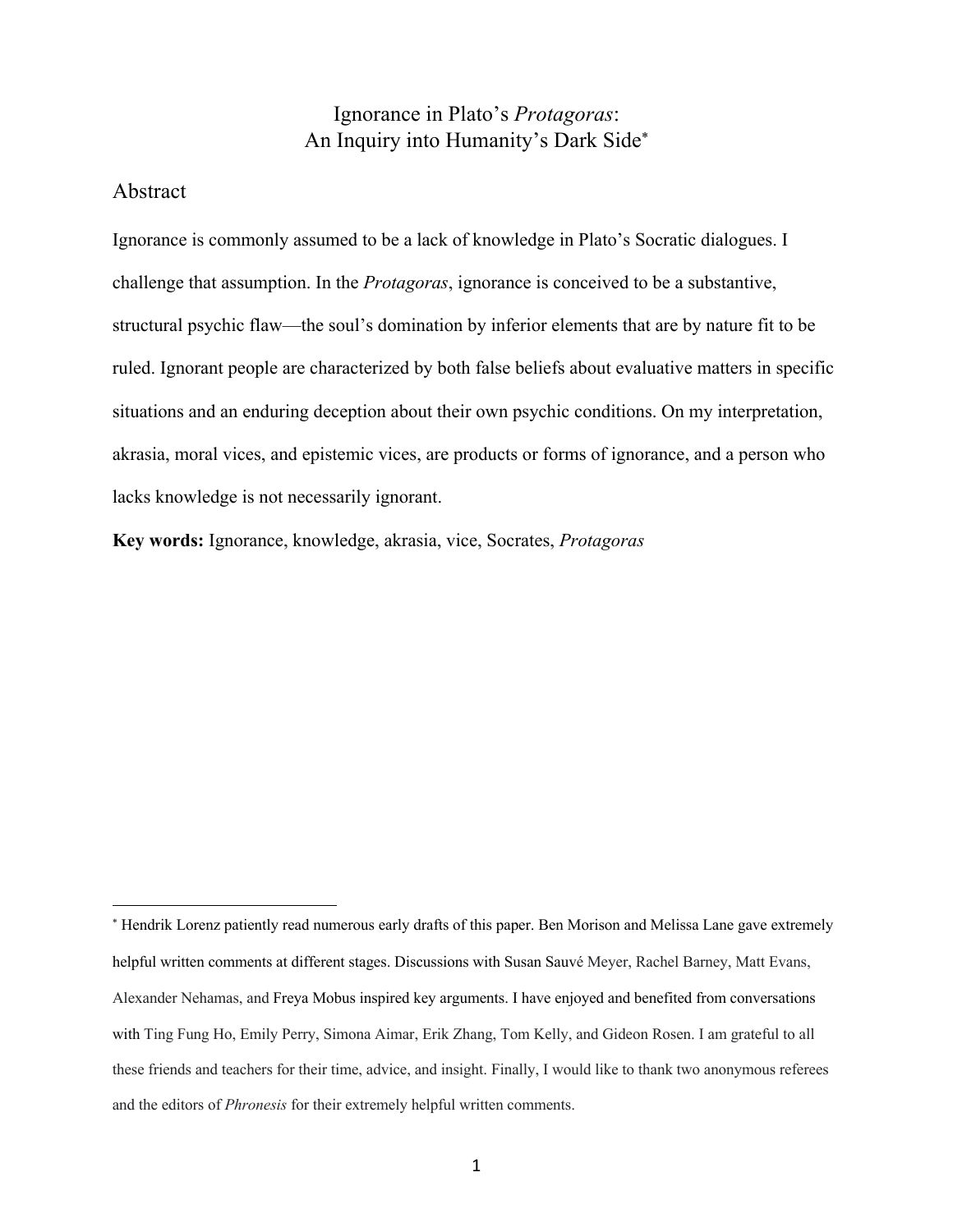### 1 Introduction

Socrates famously professes to lack the knowledge that he is dedicated to pursuing. In the literature, it is common to infer that Socrates is professing to be ignorant.<sup>1</sup> The inference in question is made under the assumption that ignorance *just is* a lack of knowledge. With that assumption, insofar as we understand what knowledge is, we will automatically understand what ignorance is; ignorance does not have to be studied in its own right.<sup>2</sup>

 In this paper, I will challenge the assumption that ignorance just is a lack of knowledge. As I will show, Socrates has a rich account of ignorance, which cannot be fully captured in terms of a mere lack of knowledge. By examining the Socratic dialogues, <sup>3</sup> and, in particular, the

<sup>&</sup>lt;sup>1</sup> See Mackenzie 1988, 333–4; Brickhouse and Smith 2000, 58–68; Matthews 2006, 103; Bett 2011, 215.

<sup>&</sup>lt;sup>2</sup> The previous line of reasoning captures the status of contemporary philosophical scholarship, and, in particular, the scholarship on Plato. While many discussions have been devoted to illuminating knowledge (Vlastos 1972, 424–5; Penner 1973; Kraut 1984, 261–2; Nussbaum 1986; Roochnick 1986; Brickhouse and Smith 1997, 2010; Cooper 1999, 89; Clark 2015; Glasscock 2020), considerably less attention has been given to its intellectually impoverished cousin, ignorance.

<sup>3</sup> By Socratic dialogues, I mean to include *Euthyphro*, *Apology*, *Crito*, *Alcibiades*, *Second Alcibiades*, *Hipparchus*, *Rival Lovers*, *Theages*, *Charmides*, *Laches*, *Lysis*, *Euthydemus*, *Protagoras*, *Gorgias*, *Hippias Minor*, *Hippias Major*, *Ion*, *Menexenus*, *Clitophon*, and *Minos*. Commentators propose two approaches to understanding the unity of the Socratic dialogues. The first approach argues that those works, in terms of their *chronological order*, fall into the early stage of Plato's philosophical career. So the Socratic dialogues are also called the early dialogues (Vlastos 1991, 46–7). The second approach contends that the Socratic dialogues are unified by their *thematic and nonassertoric continuity*. In all those dialogues, Socrates, as the main speaker, examines primarily ethical matters and refrains from stating his positive theses (Cooper 1997, xii–xviii). Notably, the two approaches are not mutually exclusive. Scholars who adopt the former, chronological approach might agree that the Socratic dialogues also exhibit a thematic and non-assertoric continuity. Scholars who subscribe to the latter, thematic approach might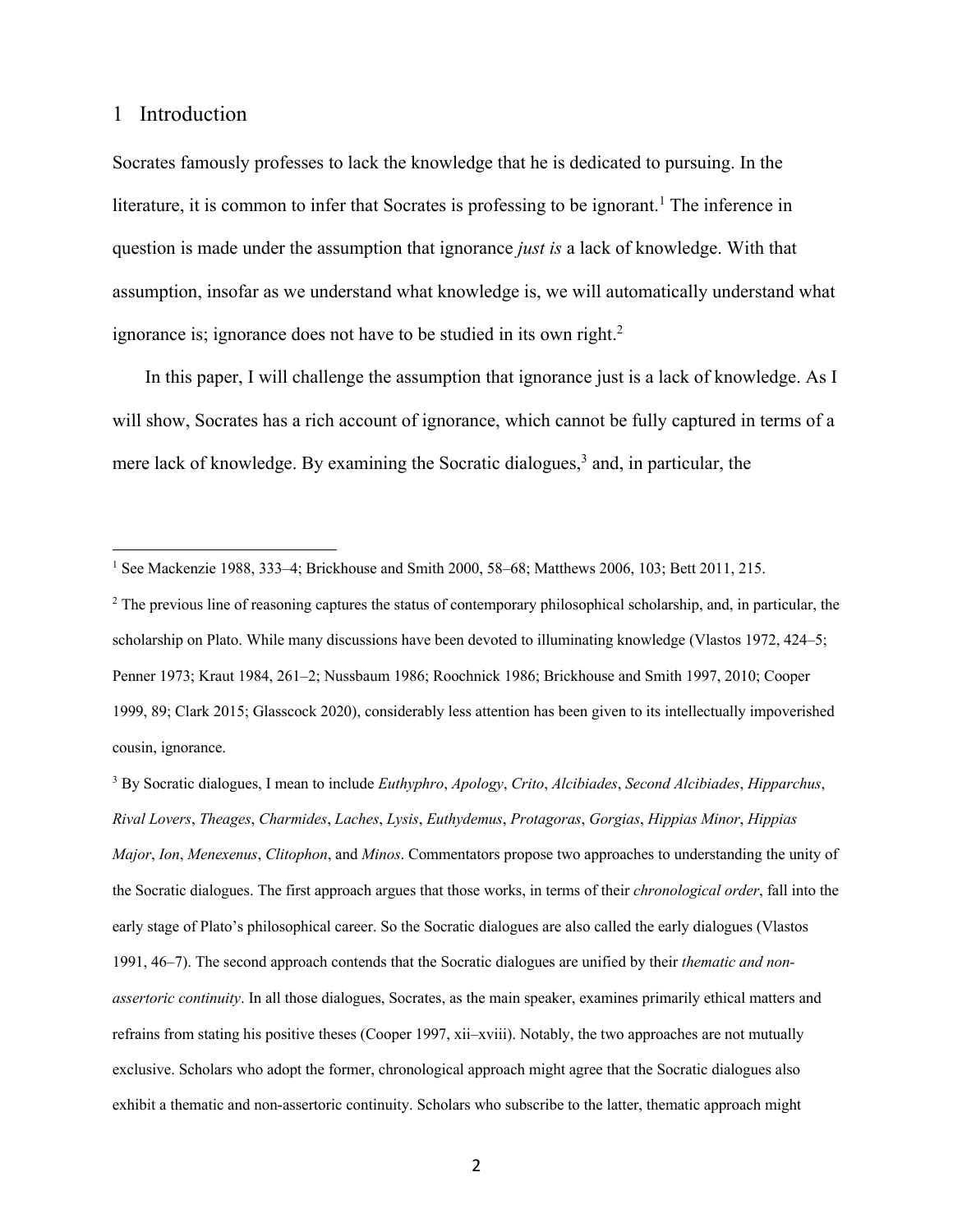*Protagoras*, <sup>4</sup> I will argue that he conceives of ignorance as a substantive, structural psychic flaw: the soul's domination by inferior elements that are by nature fit to be ruled instead of ruling. The inferior elements at issue are appearances—representations of how things strike one to be from certain perspectives. Understood in this way, ignorant people are characterized by false beliefs about evaluative matters in specific situations and an enduring deception about their own psychic conditions, such as mistaking themselves for knowing what they do not know. On my interpretation, there is—contrary to the common assumption—a *middle ground* between knowledge and ignorance: while Socrates lacks the knowledge that he claims to lack, he is not ignorant, because he is alert to the deceptive nature of appearances. This interpretation of ignorance has broader impact on how to understand defects that are prominent on the dark side of humanity, such as akrasia, moral vices, and epistemic vices. As I will show, they are products or forms of ignorance. 5

concede that some Socratic dialogues, such as the *Euthyphro* and the *Crito*, are likely to have been composed at a relatively early stage of Plato's philosophical career.

<sup>4</sup> Harte proposes an interesting account of ignorance in one of the most famous middle-period dialogues, the *Republic* (Harte 2013). But she does not study the Socratic dialogues, which this paper examines. Vogt tries to construct an account of ignorance by looking at both *Philebus*, which is generally accepted as a late dialogue, and Socratic dialogues like *Apology* and *Ion* (Vogt 2012). It is well known that there are significant differences in the theses that Plato explores or adopts in the Socratic dialogues and the late dialogues. In light of those differences, it is dubious whether there is a single account of ignorance across those dialogues. I will examine elsewhere Plato's accounts of ignorance in the middle-period dialogues and late dialogues.

<sup>&</sup>lt;sup>5</sup> A small group of commentators (Ferrari 1990; Segvic 2000; Callard 2014) take the ignorance that akratic agents suffer from to be a deficiency in self-knowledge, and, more specifically, a complete or a partial ignorance of their own ignorance. While that interpretation to some extent captures a partial characterization of ignorance, 'having been deceived about matters of great importance (ἐψεῦσθαι περὶ τῶν πραγμάτων τῶν πολλοῦ ἀξίων, 358c5), it fails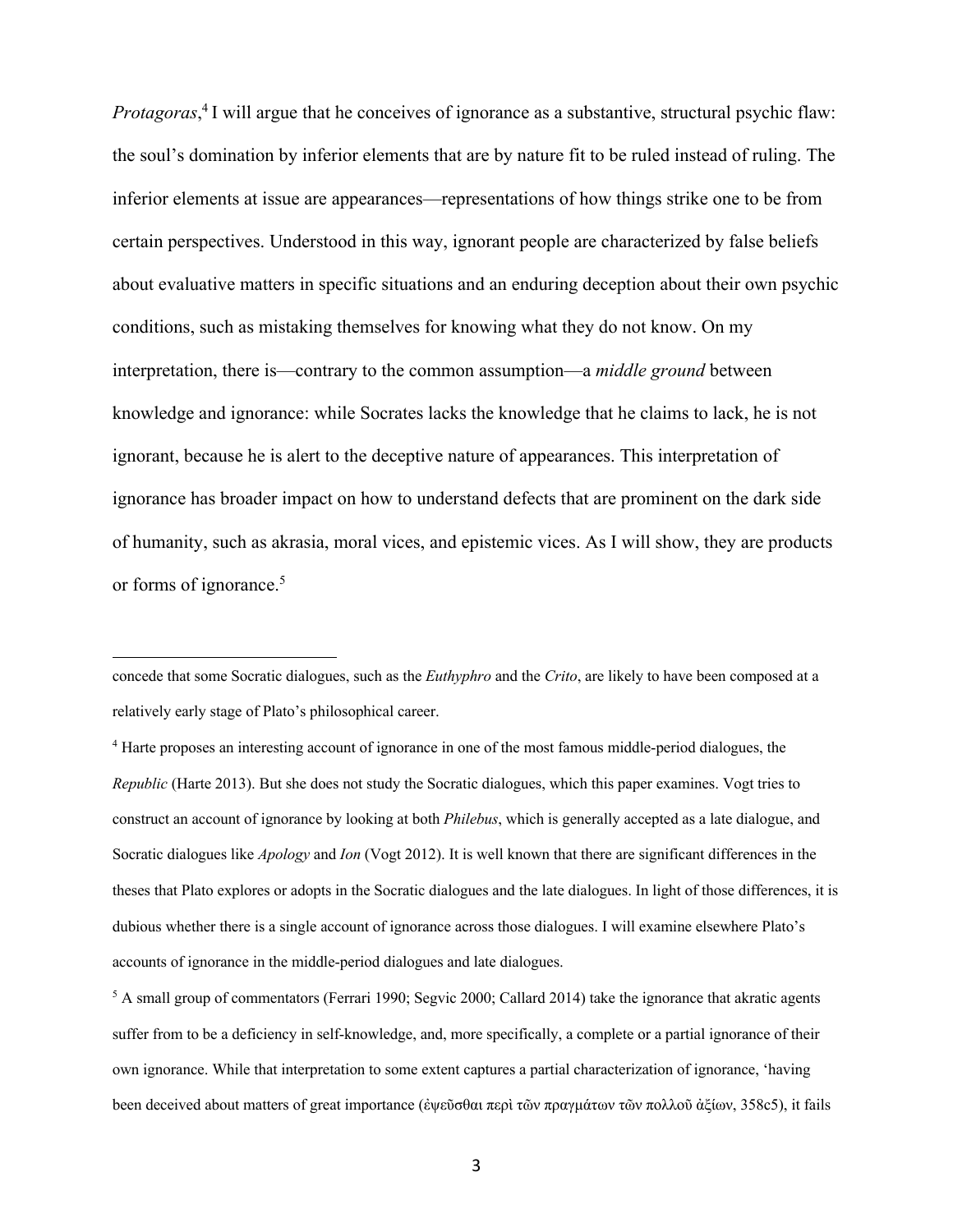My plan for the paper is as follows. In Section 2, I contextualize the discussion of ignorance in the *Protagoras* and extract four major claims that structure my ensuing inquiry. In Section 3, I sketch out the impoverished intellectual and practical nature of ignorance by contrasting it with knowledge. Section 4, I argue that Socrates conceives of ignorance as the soul's domination by psychic states that are by nature fit to be ruled, i.e., appearances. In Section 5, I offer a more concrete picture of ignorance by contending that ignorant people are characterized by both false beliefs about evaluative matters in specific situations and an enduring deception about their own psychic conditions. In Section 6, I suggest that defects that are nowadays called akrasia, moral vices, and epistemic vices are products or forms of ignorance. In Section 7, I close the paper by arguing that, in light of the conception of ignorance in the *Protagoras*, there is a middle ground between knowledge and ignorance, occupied by individuals who are alert to the deceptive nature of appearances.

#### 2 Ignorance in Context

Among the Socratic dialogues, the *Protagoras* contains the most elaborate comments on ignorance (ἀμαθία). <sup>6</sup> In the *Protagoras*, Socrates' comments on ignorance are embedded in his

to accommodate Socrates' other comments, for example, 'that being weaker than oneself is nothing other than ignorance (οὐδὲ τὸ ἥττω εἶναι αὑτοῦ ἄλλο τι τοῦτ᾽ ἐστὶν ἢ ἀμαθία, 358c1–2)' and that ignorance is the cause of not only akratic actions but also vicious actions (352d4–e2, 357c4–d2, and 360b3–d7).

<sup>6</sup> Socrates does not take ignorance (ἀμαθία) and incomprehension (ἄγνοια) to be synonymous. Admittedly, he thinks that they are closely related. For example, at 360b4–7, he asserts that the confidence and fear of the cowardly, the foolhardy, and madmen are disgraceful and bad because of incomprehension and ignorance (δι᾽ἄγνοιαν καὶ ἀμαθίαν). Nevertheless, in some other passages, he strongly suggests that ignorance is a special case of incomprehension. At *Lysis* 218a2–b1, he notes that people can have incomprehension and be affected by it in two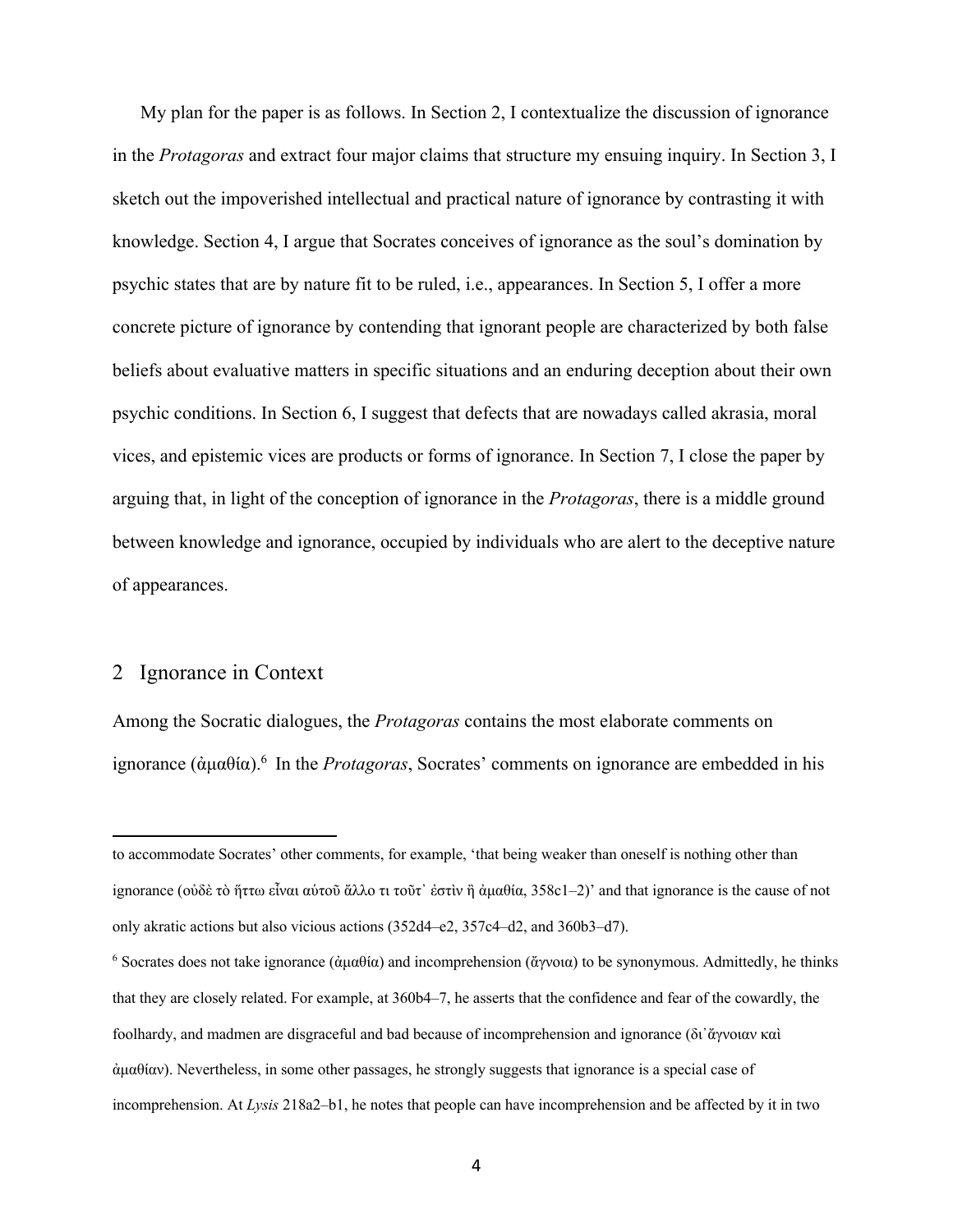two-stage challenge to Protagoras,<sup>7</sup> a famous sophist who claims to be knowledgeable about virtue. According to Protagoras, while virtue is teachable, a part of it—courage—is separable from the rest: many people are exceptionally courageous but unjust, impious, intemperate, and ignorant (320c2–328d2 and 349d2–8). In the first stage of his challenge, Socrates sketches out a notion of knowledge that Protagoras accepts by refuting a popular account of akrasia (351b3– 357e8). In the second stage, he argues that based on that conception of knowledge, courage, like the other cardinal virtues, is a form of knowledge and wisdom. Thus, virtue as a whole seems to be teachable. It is therefore not open for Protagoras to assert both that virtue is teachable and that a part of it, say, courage, is separable from the rest (358a1–361d6).

ways. On the one hand, they can merely have incomprehension without becoming deficient in comprehension (ἀγνώμονες), ignorant (ἀμαθεῖς), and accordingly vicious. Because they are keenly aware of their lack of knowledge about things that they do not know, they in fact love wisdom. On the other hand, people can have incomprehension in such a way that they become ignorant (ἀμαθεῖς) and vicious. Because they mistakenly take themselves to know things that they do not know (*Alcibiades* I 118a4–5), they lack desire for wisdom. Ignorance (ἀμαθία) is a noun that is cognate with the adjective 'ignorant  $(αμαθεΐς)'$ . So it is not far-fetched to infer that ignorance stands for a state of being affected by incomprehension in such a way that the subjects, mistaking themselves for knowing what they do not know, are vicious. Therefore, ignorance is a special case of incomprehension. I thank an anonymous referee for encouraging me to clarify the distinction between ignorance and incomprehension.

<sup>7</sup> In this paper, I often attribute views to Socrates and Protagoras, who are main characters in Plato's *Protagoras*. Nevertheless, it is worth emphasizing that in doing so, I do not assume that the views of those characters represent the views of the corresponding historical figures. My aim is to reconstruct the philosophical positions that the characters in Plato's *Protagoras* espouse rather than figure out the philosophical views that the actual historical figures defended.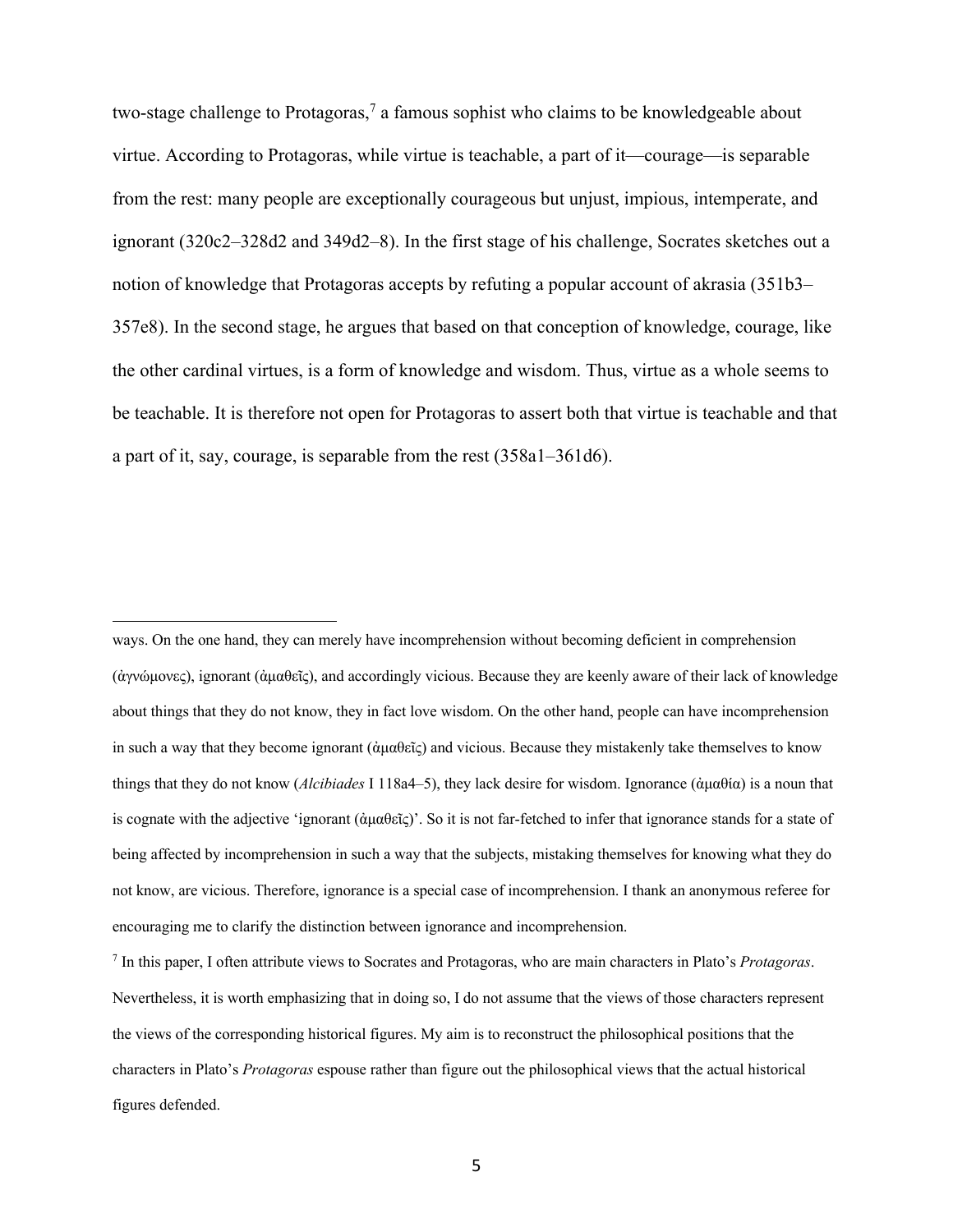Socrates makes references to ignorance  $(\alpha \mu \alpha \theta \alpha)^8$  in both stages of his challenge to Protagoras. In the first stage, he does so by refuting a popular account of the phenomena that are nowadays called akrasia,<sup>9</sup> according to which akratic agents act contrary to their knowledge (when it is possible for them to act otherwise) because they are overcome by pleasure, pain, anger, or some other passions (ὑπὸ τῶν ἡδονῶν ἡττᾶσθαι, 352b3–353a6). In Socrates' view, akratic agents, insofar as they act badly, cannot act contrary to their knowledge. Rather, they lack knowledge and are ignorant. But, as we will see, this should be understood as leaving open the possibility that some cases of lacking knowledge will not be ignorance. In any case, akratic agents act akratically because of their ignorance (357c6–e8). Ignorance accordingly is the cause of akratic actions. In the second stage, Socrates infers further claims about ignorance from his arguments in the previous stage. Being weaker than oneself is nothing other than ignorance (οὐδὲ τὸ ἥττω εἶναι αὑτοῦ ἄλλο τι τοῦτ᾽ἐστὶν ἢ ἀμαθία, 358c1–2). Ignorance is like this (ἀμαθίαν ἆρα τὸ τοιόνδε):<sup>10</sup> having false beliefs and having been deceived about matters of great importance

<sup>8</sup> ἀμαθία is used interchangeably with ἀφροσύνη, meaning ignorance or folly. Both of them are identified as the opposites of σοφία or φρόνησις (wisdom). At 332a2–333b6, ἀφροσύνη is identified as the opposite of wisdom. At 358d6–360e5, ἀμαθία is taken to be the opposite of wisdom. Between ἀμαθία and ἀφροσύνη, the former seems to be the primary one, since it figures in Socrates' diagnosis of his contemporaries, such as Alcibiades (*Alcibiades* I 116e2–118c2), the reputedly wise (*Apology* 21b1–22e5), and the majority (*Apology* 29a7–b6).

<sup>9</sup> The phenomena that Socrates focuses on are paradigmatic cases of what are nowadays called akratic actions: one voluntarily pursues what one deems to be bad. These phenomena are often called 'akrasia' or 'weakness of will' by contemporary scholars (Tenenbaum 1999).

<sup>10</sup> 358c4–5: ἀμαθίαν ἆρα τὸ τοιόνδε λέγετε, τὸ ψευδῆ ἔχειν δόξαν καὶ ἐψεῦσθαι περὶ τῶν πραγμάτων τῶν πολλοῦ ἀξίων. Notably, the phrase 'ignorance is like this (ἀμαθίαν ἆρα τὸ τοιόνδε)' is in indirect discourse, with the copulative verb εἶναι omitted. The definite article τό before the demonstrative pronoun τοιόνδε strongly suggests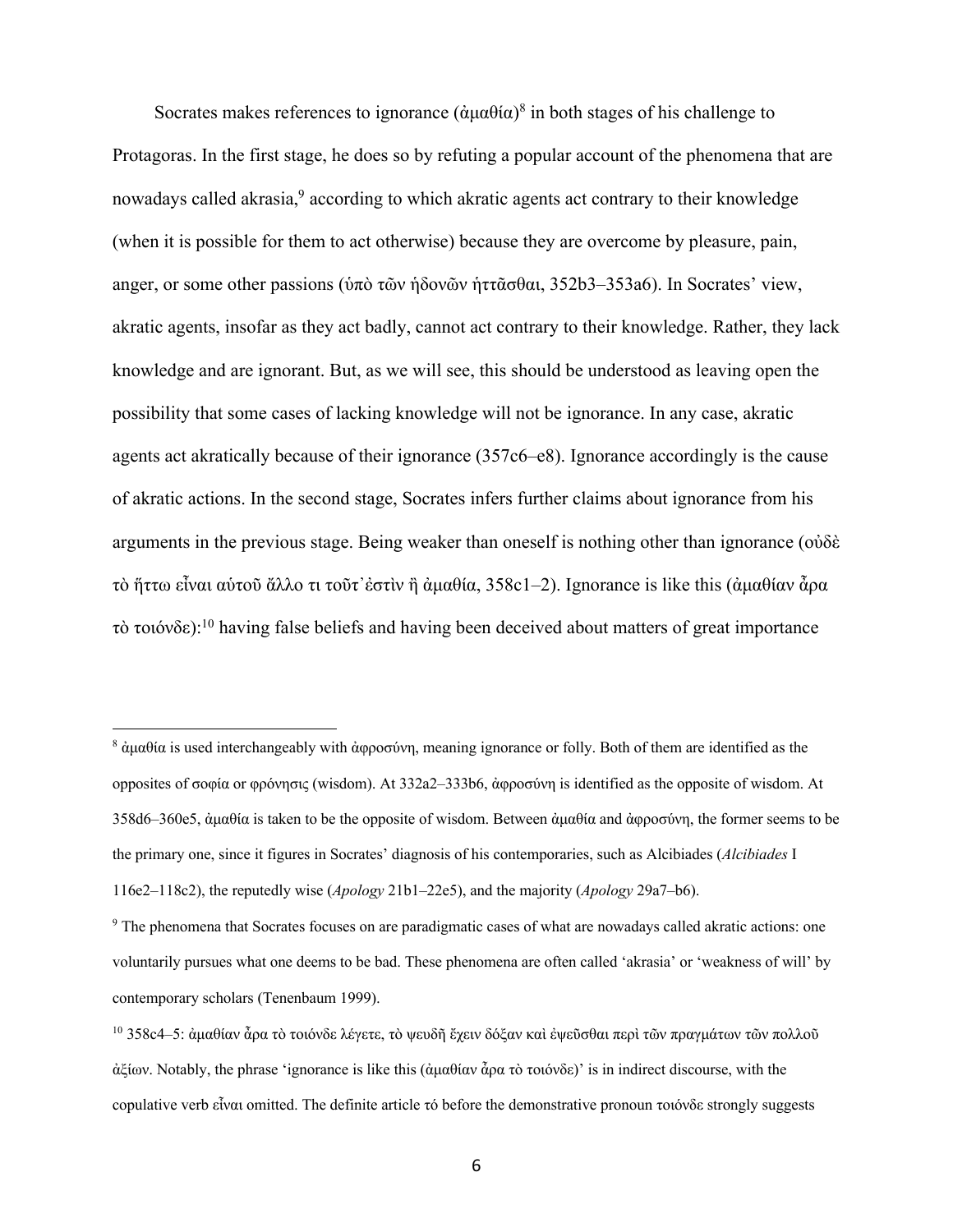(τὸ ψευδῆ ἔχειν δόξαν καὶ ἐψεῦσθαι περὶ τῶν πραγμάτων τῶν πολλοῦ ἀξίων, 358c4–5). In addition, he connects ignorance with vice. Cowardice is ignorance about what inspires confidence or fear, and this ignorance is the cause of cowardly actions (360b4–d7).

In sum, the *Protagoras* contains the following claims about ignorance.

- (i) Some people who lack knowledge are ignorant (357c6–e8).
- (ii) Being weaker than oneself is nothing other than ignorance  $(358c1-2)$ .
- (iii) Ignorance is like this: having false beliefs and having been deceived about matters of great importance (358c4–5).
- (iv) Ignorance is the cause of akratic actions  $(357c6–e8)$  and cowardly actions  $(360b4–e8)$ d7).

In the following sections, I offer a comprehensive analysis of Socrates' account of ignorance in the *Protagoras* by examining claims (i)–(iv) in order. To begin with, I show that (i) and its immediate context cast light on the impoverished intellectual and practical nature of ignorance by contrasting it with the achievement that features more prominently in philosophical discussions, i.e., knowledge. Then, I argue that (ii), connecting ignorance with being weaker than oneself, illuminates the nature of ignorance. From there, I contend, by outlining what ignorant people are like, that (iii) offers a more concrete picture of ignorance. In the end, I suggest that (iv) provides insight into the causal power of ignorance and paves the way for a distinctive picture about defects that are prominent on the dark side of humanity.

## 3 The Impoverished Intellectual and Practical Nature of Ignorance

that they, as a whole, function as the subject of the infinitive, whereas ἀμαθίαν is in the predicate position. So the phrase 'ignorance is like this' (ἀμαθίαν ἆρα τὸ τοιόνδε) literally means that the thing like this is ignorance.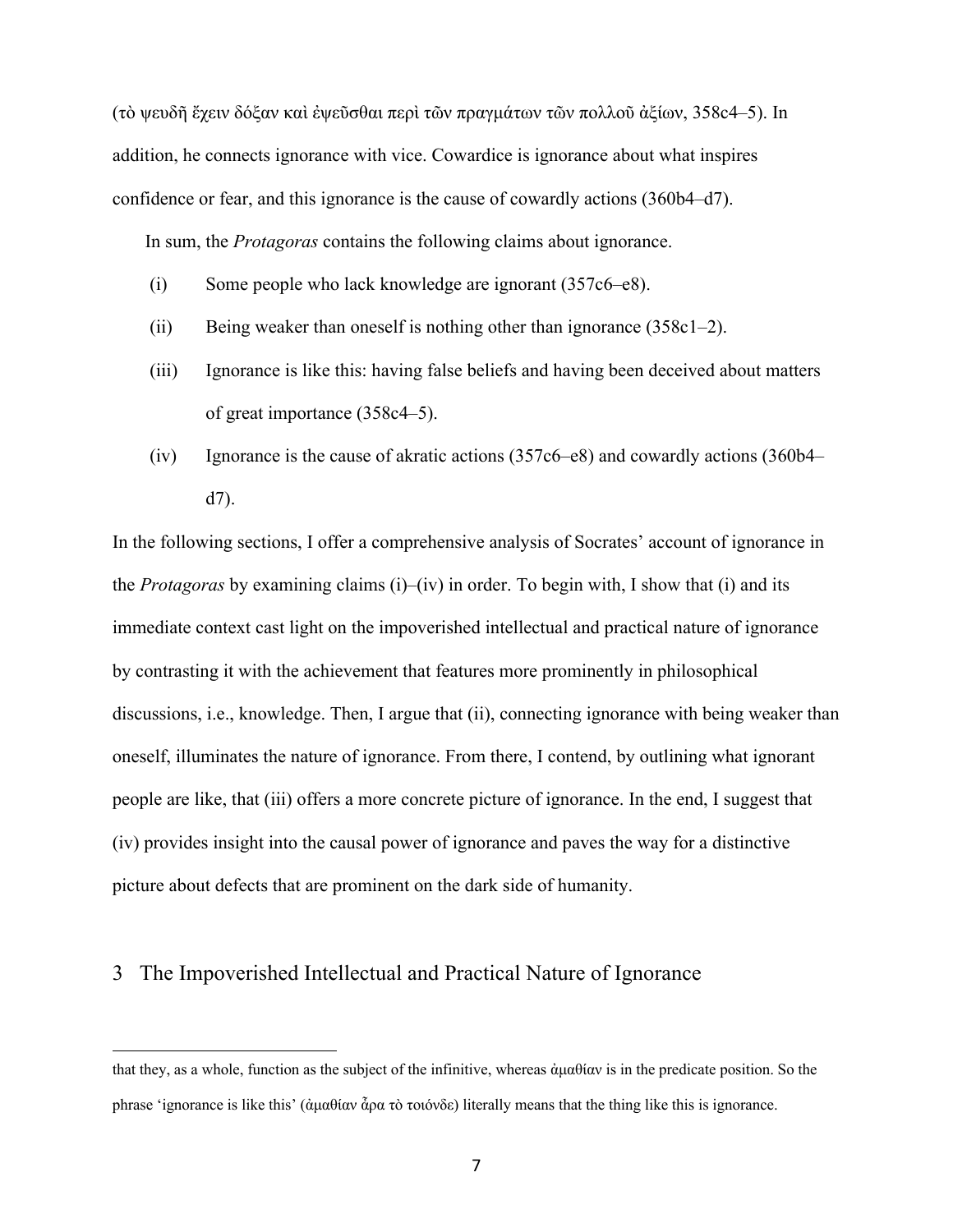The claim that (i) some people who lack knowledge are ignorant (357c6–e8) occurs as Socrates concludes his refutation of a defense for a popular account of akrasia. This popular account is put into the mouths of the 'many', imaginary interlocutors who stand for the average Athenians.<sup>11</sup> After its initial formulation—akratic agents act contrary to their knowledge because they are overcome by pleasure, pain, anger, or some other passions—is shown to be ridiculous at 355a3–  $356a5$ ,<sup>12</sup> a possible defense on the many's behalf is proposed at  $356a5-7$ . This defense can be unpacked as follows. Among passions, what is immediately pleasant has a uniquely potent effect on motivation and action. While other passions cannot mislead people who both know what is good for them to do and are able to act accordingly into acting contrary to their knowledge, what is immediately pleasant can get them to do so. In the latter kind of cases, akratic agents act contrary to their knowledge, because they are overcome by what is immediately pleasant.

 To eliminate that defense of the many's account of akrasia, Socrates resorts to the antithesis between appearance and knowledge, or more precisely, between the power of appearance (ἡ τοῦ φαινομένου δύναμις) and the knowledge of measurement<sup>13</sup> at  $356c3-357b5$ . At this point, we

<sup>&</sup>lt;sup>11</sup> Callard highlights the kinship between the views of many and the views of sophists like Protagoras. Protagoras 'comes to endorse hedonism when and as a result of the fact that' the many do (Callard 2014, n. 9).

 $12$  I will not delve into how the many's initial formulation of akrasia is shown to be ridiculous at 355a3–356a5. For recent discussions, see Wolfsdorf 2006; Clark 2012; Callard 2014.

<sup>13</sup> In the context, Socrates does not distinguish the art of measurement (ἡ μετρητικὴ τέχνη, 356d4 and e3–4) from the knowledge of measurement (ἡ μετρητικὴ ἐπιστήμη, 357a1). In fact, he even calls it 'an art and a (branch of) knowledge (τέχνη καὶ ἐπιστήμη)' at 357b4–5. The looseness with his language is consistent with the preliminary nature of his account: it is a sketch of the power that an expertise with regard to measurement has over motivation and actions. For the sake of clarity and brevity, I will call the expertise in question 'the knowledge of measurement', or, more briefly, 'knowledge'.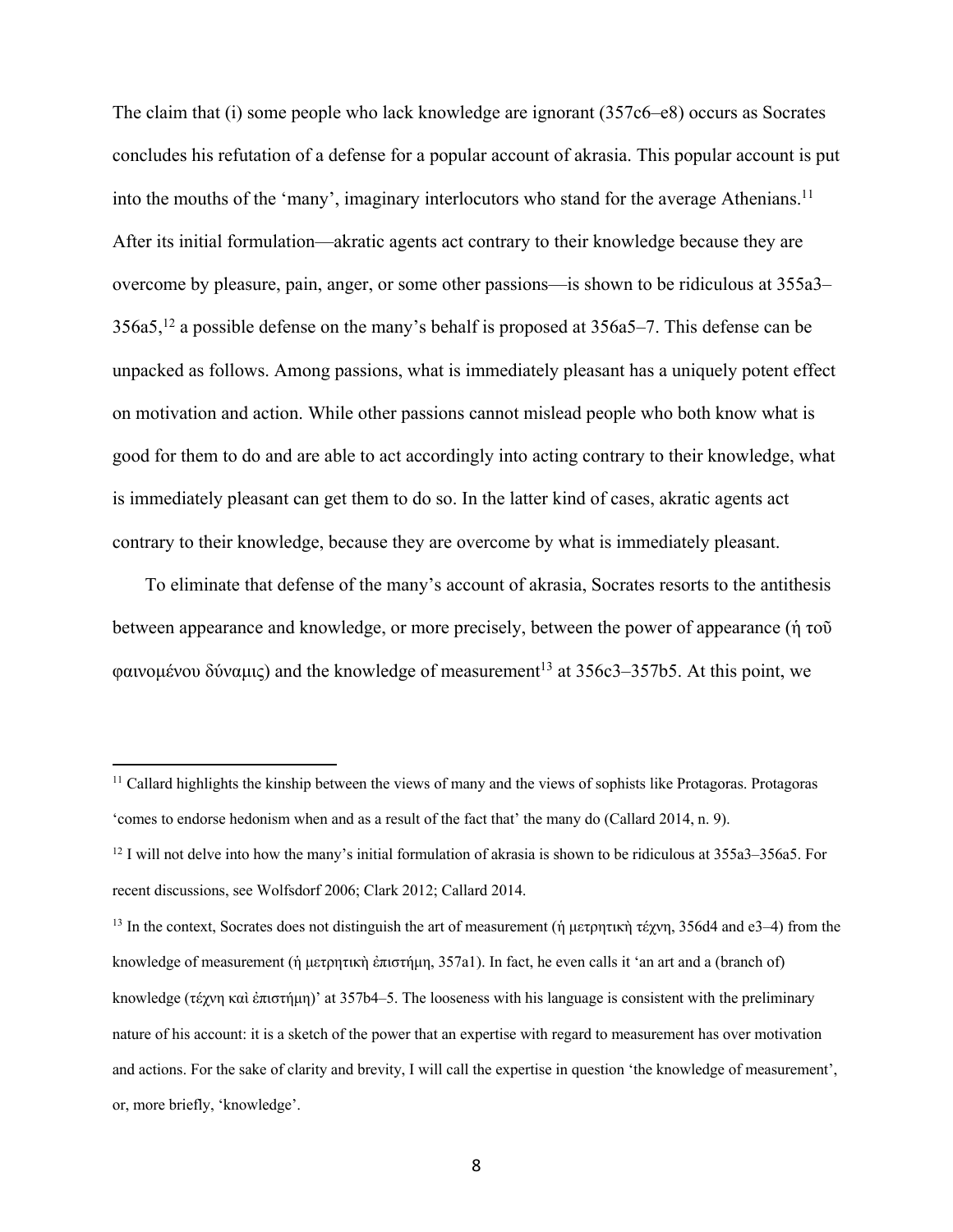might naturally raise the following questions. What is an appearance? What power does it have? What is the knowledge of measurement?

Let us start with appearances. An appearance is a representation of how, from a certain perspective, something strikes one to be. In the current context, Socrates notes that an appearance can represent sensory objects and properties. For instance, a visible object can appear to be (φαίνεται)<sup>14</sup> larger or smaller; a sound may appear to be louder or softer (356c5–8). An appearance can also represent evaluative properties: things can appear to be more or less pleasant and good (356a5–7, 357a5–b3).<sup>15</sup> Notably, Socrates ties appearances<sup>16</sup> to perspectives, by which I mean the points of view that people adopt as a result of their standing in certain relationships with the objects that appear to them. As one's perspective changes, appearances change accordingly. For example, an object appears to be larger when seen near at hand and smaller when seen from a distance; a sound appears to be louder when one is closer by and softer when

<sup>&</sup>lt;sup>14</sup> As Moss points out, in addition to φαίνεσθαι and its cognates, δοκεῖν, εἰκός, and their nominal cognates can mean 'to appear' or 'appearances' (Moss 2021, 147).

<sup>&</sup>lt;sup>15</sup> In the context, Socrates operates with the hypothesis that long-term pleasantness is the good, a version of hedonism that the many are revealed to endorse (353c1–354e2; see Moss 2014, 296). In addition, he does not dispute with the many that things can appear to be more or less pleasant. Hence, under the hypothesis that long-term pleasantness is the good, things can appear to be more or less pleasant and accordingly good.

<sup>&</sup>lt;sup>16</sup> Elsewhere in the Platonic corpus, an appearance can represent non-sensory, non-evaluative entities, such as ideas, hypotheses, and claims. At *Protagoras* 351b8–c3, Protagoras insists that it seems (δοκεῖ) to him that there is a distinction between that justice is pious and that piety is just, even though he fails to challenge Socrates' arguments, according to which there is no such distinction. See also *Euthyphro* 12b4–7, *Charmides* 167d7–e2, and *Protagoras* 360e4–5.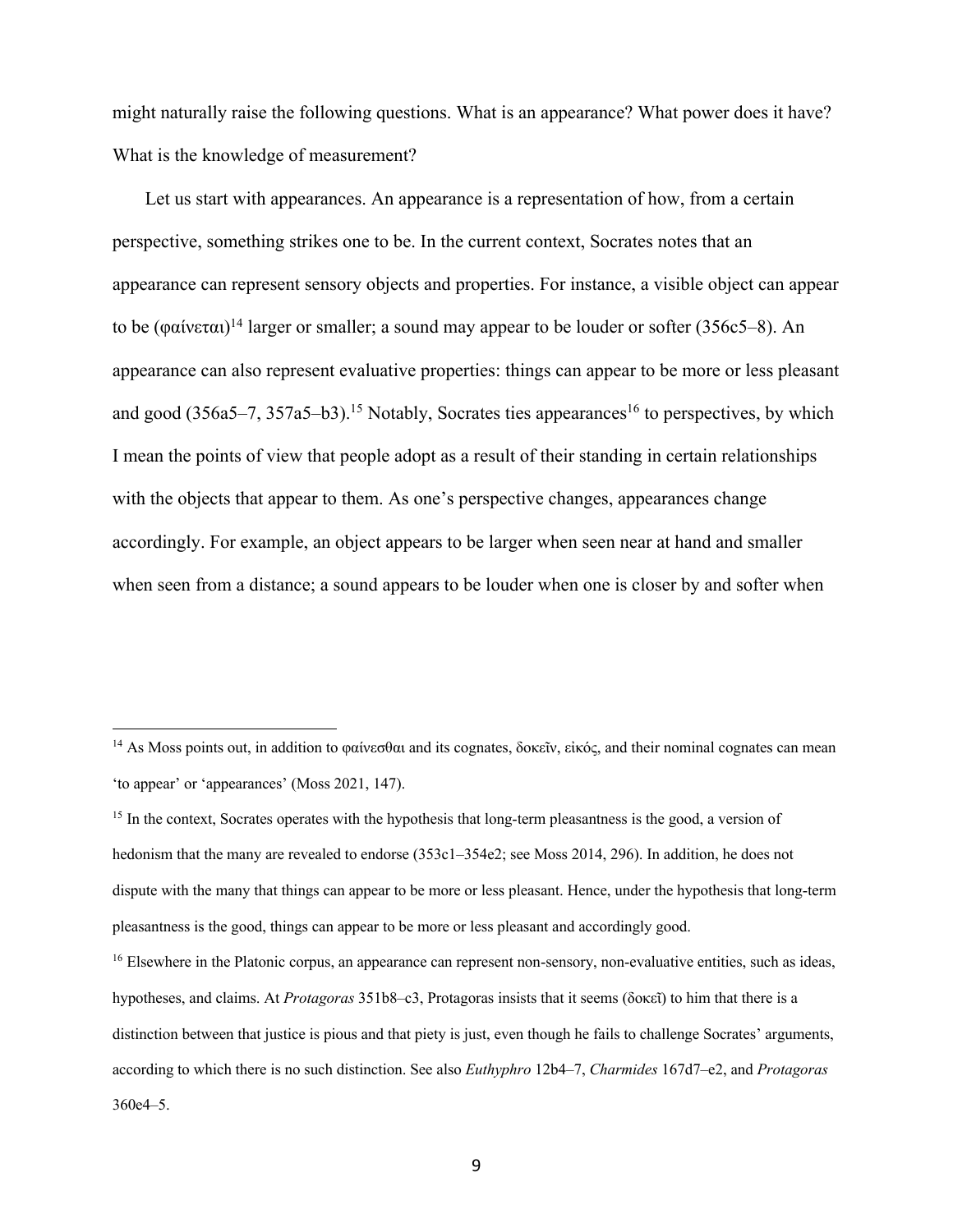one is further away.17 Therefore, an appearance represents how, from a certain perspective, something strikes one to be.

 Appearances are associated with, but distinct from, belief and knowledge. People often believe what appears to them, unless they think that their appearances are misleading. One's knowledge can agree with appearances, when the latter happen to be veridical. In spite of those connections, an appearance is distinct from belief and knowledge. As Socrates puts it, one cannot voluntarily act contrary to one's occurrent belief and knowledge about goods and bads: 'no one who knows or believes there is something else better than what he is doing, something possible, will go on doing what he had been doing when he could be doing what is better' (358b7–c1). By contrast, one could voluntarily act contrary to one's occurrent appearances. To give an example, feasting on pastries may appear to be particularly good for me, even though I, alert to its health risks, refrain from following my appearance.

 In the following passage, Socrates casts the power of appearance and the knowledge of measurement side by side.

 If then our well-being depended upon this, doing and choosing large things, avoiding and not doing small ones, what would we see as our salvation in life? Would it be the art of measurement or the power of appearances? While the power of appearance makes us wander all over the place in confusion, often changing our minds about the same things and regretting our actions and choices with respect to things large and small, the art of measurement, in contrast, would make the appearances lose their power by showing us the truth, would give us peace of mind firmly rooted in truth and would save our life.

<sup>&</sup>lt;sup>17</sup> These examples are adapted from Socrates' claim at 356c4–8.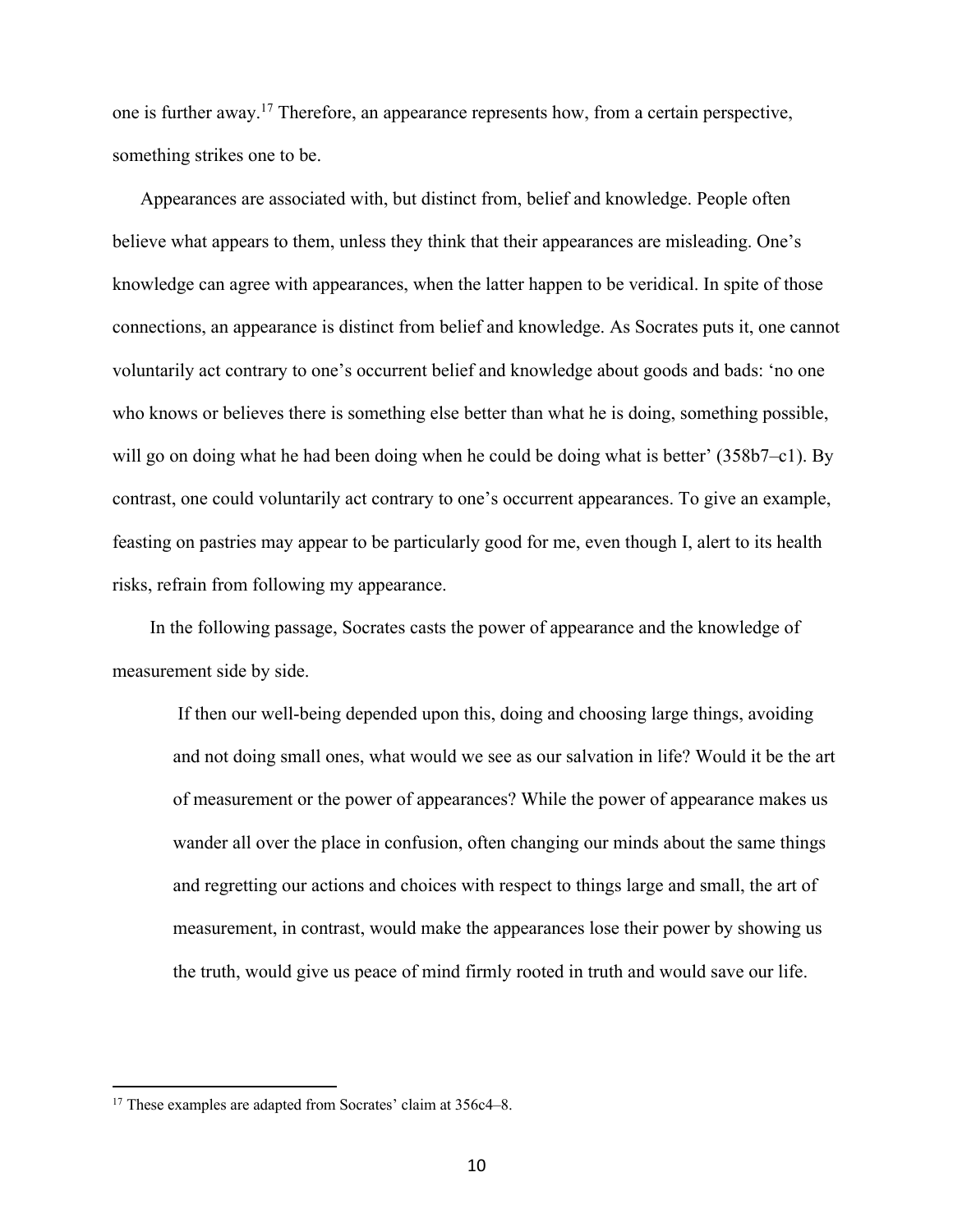Therefore, would these men agree, with this in mind, that the art of measurement would save us, or some other art?  $(356c8–e4)^{18}$ 

At 356d8, Socrates claims that the knowledge of measurement renders appearances powerless, or not in charge (ἄκυρον). His claim indicates that succumbing to the power of appearance amounts to the domination of appearances. But what does the domination at issue consist in? To answer that question, it is worth noting that according to Socrates, the power of appearance makes people 'wander all over the place in confusion' (356d4–5). In the Platonic corpus, the word 'to wander  $(\pi \lambda \alpha v \tilde{\alpha} v)$ ' often characterizes the cognitive instability of individuals who, lacking knowledge, attempt to judge in accordance with appearances. For instance, at *Hippias Minor* 372d3–e3, Socrates confesses that he, in the absence of knowledge, wanders with regard to whether people who go wrong voluntarily are better than those who do so involuntarily, as the issue appears differently to him from time to time.<sup>19</sup> Thus, that the power of appearance makes people wander hints that under the domination of appearances, people try to judge in accordance with their ever changing appearances.<sup>20</sup> On top of that, Socrates asserts that the power of

<sup>18</sup> Εἰ οὖν ἐν τούτῳ ἡμῖν ἦν τὸ εὖ πράττειν, ἐν τῷ τὰ μὲν μεγάλα μήκη καὶ πράττειν καὶ λαμβάνειν, τὰ δὲ σμικρὰ καὶ φεύγειν καὶ μὴ πράττειν, τίς ἂν ἡμῖν σωτηρία ἐφάνη τοῦ βίου; ἆρα ἡ μετρητικὴ τέχνη ἢ ἡ τοῦ φαινομένου δύναμις; ἢ αὕτη μὲν ἡμᾶς ἐπλάνα καὶ ἐποίει ἄνω τε καὶ κάτω πολλάκις μεταλαμβάνειν ταὐτὰ καὶ μεταμέλειν καὶ ἐν ταῖς πράξεσιν καὶ ἐν ταῖς αἱρέσεσιν τῶν μεγάλων τε καὶ σμικρῶν, ἡ δὲ μετρητικὴ ἄκυρον μὲν ἂν ἐποίησε τοῦτο τὸ φάντασμα, δηλώσασα δὲ τὸ ἀληθὲς ἡσυχίαν ἂν ἐποίησεν ἔχειν τὴν ψυχὴν μένουσαν ἐπὶ τῷ ἀληθεῖ καὶ ἔσωσεν ἂν τὸν βίον; ἆρ᾽ ἂν ὁμολογοῖεν οἱ ἄνθρωποι πρὸς ταῦτα ἡμᾶς τὴν μετρητικὴν σῴζειν ἂν τέχνην ἢ ἄλλην; Translations of the *Protagoras* are by Stanley Lombardo and Karen Bell, from Cooper 1997.

<sup>19</sup> See also *Alcibiades* I 117b2–8. For an illuminating discussion of the relationship between wandering, appearance, and belief, see Moss 2021, 213.

<sup>&</sup>lt;sup>20</sup> This, as a matter of course, does not mean that the judgments of people who are dominated by appearances cannot latch onto truth: when appearances are veridical, those people can form correct judgments on the basis of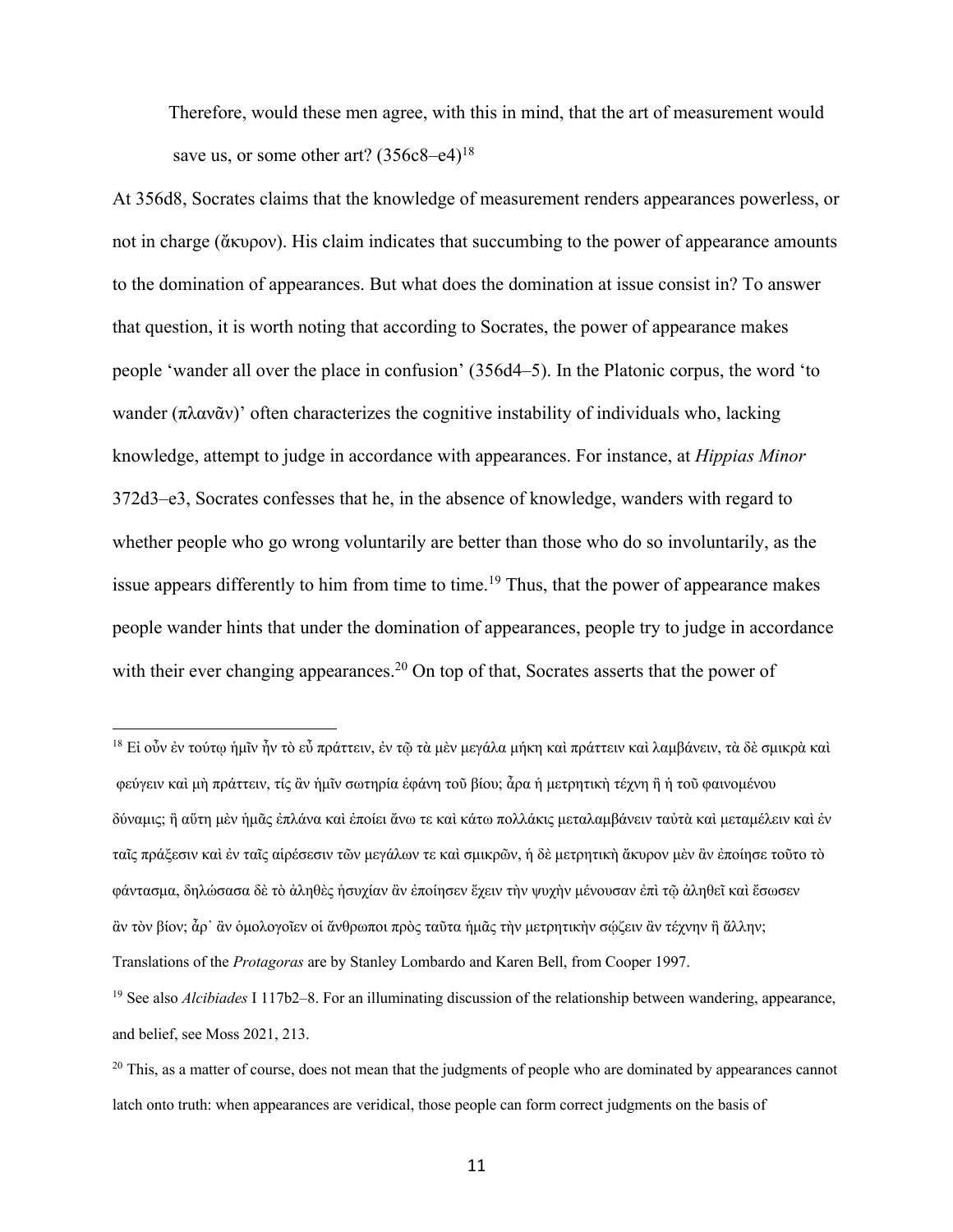appearance oftentimes makes people 'change their minds about the same things and regret their actions and choices' (356d6–7). That is to say, under the domination of appearances, people not only judge in accordance with appearances but also often revise their appearance-based judgments, presumably because, in line with their shifting perspectives, appearances are subject to changes. And the fact that changes in appearance-based judgments lead to regret about earlier actions and choices strongly suggests that those judgments urge individuals who are under the domination of appearance to act accordingly.<sup>21</sup> In sum, the power of appearance consists in appearances' domination over judgments and actions.

 The knowledge of measurement makes appearances powerless by enabling its possessors to judge and act in accordance with truth, thereby doing well. To see this point, let us focus on the visual domain. Just like those who lack the knowledge of measurement in the visual domain, namely, optics, people who are equipped with that knowledge have visual appearances, which can be veridical or misleading, depending on individuals' perspectives. For example, for both those who lack the knowledge of optics and those who have that knowledge, two objects of equal size at the same distance appear to be equal in size, whereas two objects of equal size at different distances can appear to be unequal in size. So the possession of knowledge does not make appearances disappear altogether. What knowledge does, according to Socrates, involves

appearances. But in such cases, their access to truth is mediated by appearances—they form correct judgments because of how things appear to them.

<sup>&</sup>lt;sup>21</sup> More specifically, it hints that earlier, appearance-based judgments have led to corresponding actions, which one, having revised one's judgments, regrets. Thus, appearance-based judgments induce individuals who are under the domination of appearances to act accordingly. This inference agrees with the theory of human motivation that Socrates puts forward later at 358b6–d4. Human beings voluntarily pursue what they believe or know to be good for them in relevant situations.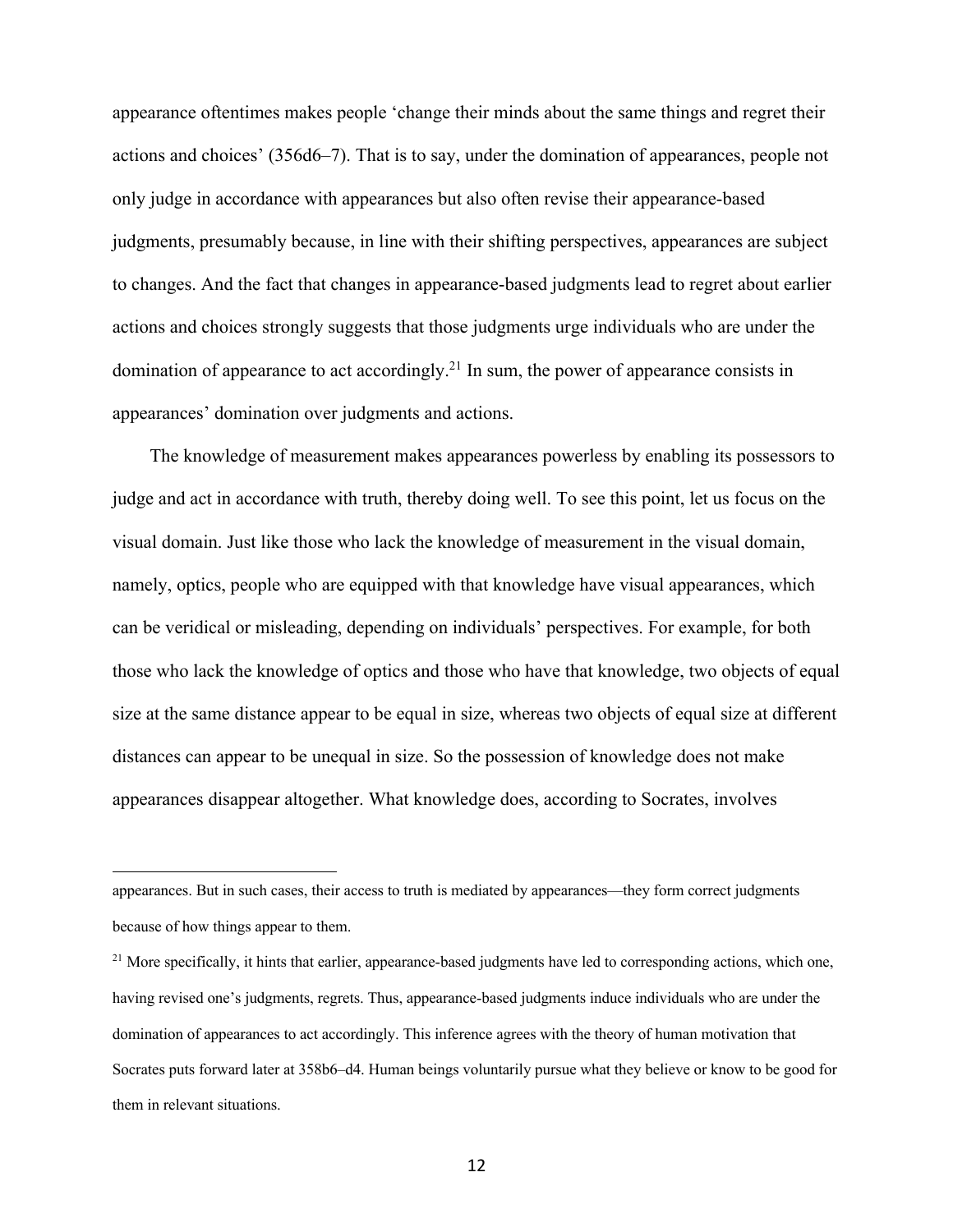'showing truth' and 'giving one peace of mind firmly rested in truth'. That is to say, it allows one to reliably grasp truth as truth. To put it differently, knowledge enables one to not only judge in accordance with truth<sup>22</sup> but also hold on to correct judgments in spite of the presence of conflicting appearances. In addition, knowledge is acclaimed to be the salvation of human life (356d8–e4). In the context, Socrates identifies the salvation of human life with that which doing well depends on. Under the hypothesis that long-term pleasantness is the good, a version of hedonism that the many are revealed to accept (353c1–354e2; see Moss 2014, 296), doing well amounts to pursuing what is pleasant in the long term and thus good instead of what merely appears to be so. Hence, by calling knowledge the salvation of life, Socrates holds that it enables its possessors to act in accordance with truth, thereby doing well.

 The antithesis between appearance and knowledge allows Socrates to refute the possible defense for the many's account of akrasia at 356a5–7, according to which akratic agents act contrary to their knowledge because they are overcome by what is immediately pleasant. The antithesis indicates that as long as one has knowledge, one judges and acts in accordance with truth and, as a result, does well. Akratic agents, pursuing what is actually bad rather than good, act badly. Thus, they cannot be equipped with knowledge. Contrary to the many's claim, akratic agents do not know what is good or bad for them to do.

 Socrates' refutation of the possible defense for the many's account of akrasia, paving the way for claim (i) that some people who lack knowledge are ignorant (357d3–e2), illuminates the impoverished intellectual and practical nature of ignorance. According to him, akratic agents,

<sup>&</sup>lt;sup>22</sup> By characterizing a knowledgeable person as judging in accordance with truth, I do not mean to make any further claim about the metaphysics of truth, a subject of which the Socratic dialogues do not seem to contain a concrete account.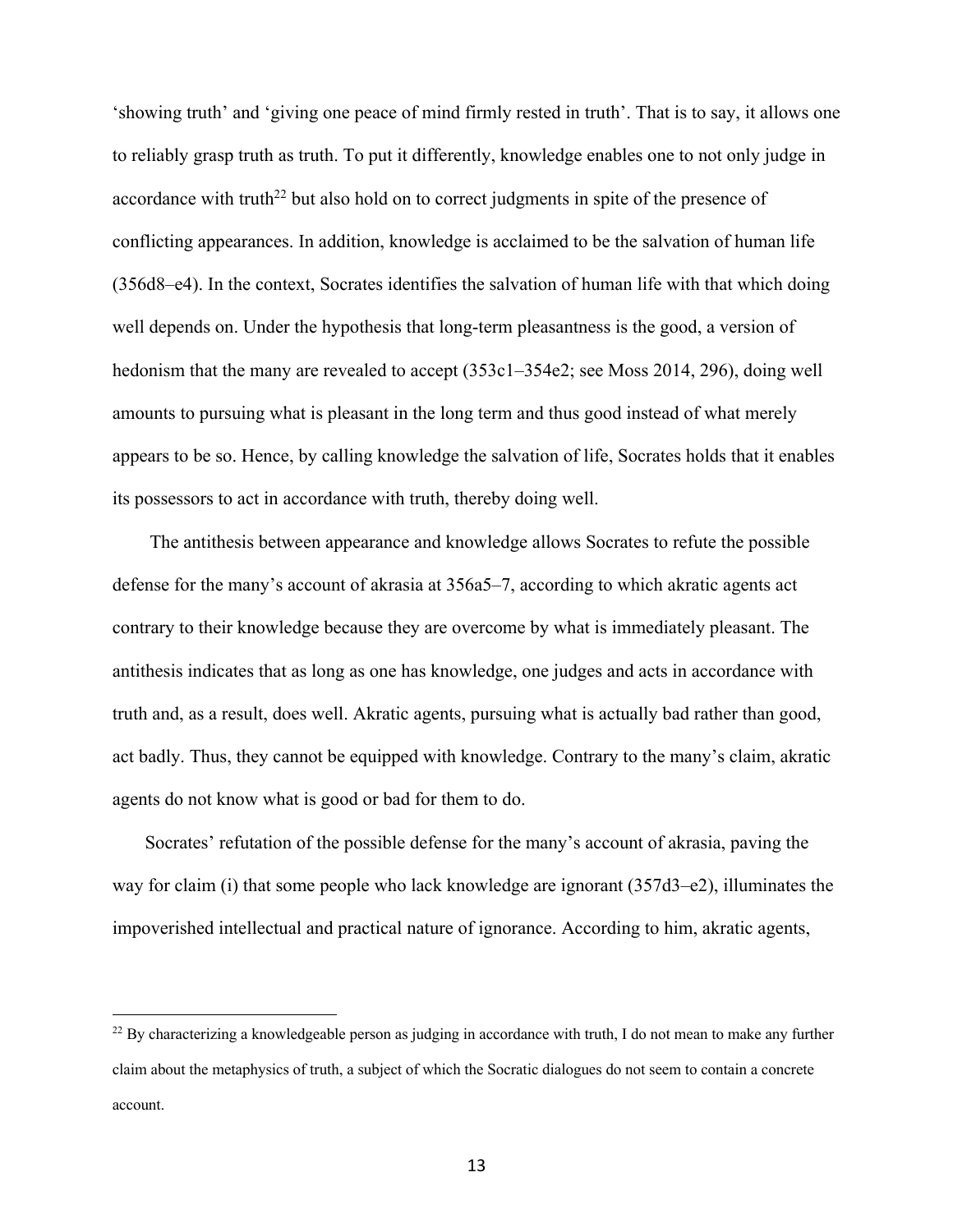lacking knowledge about what is good or bad for them to do, are ignorant (357d1–e2). The knowledge at issue, as I have shown in this section, enables its possessors to judge and act in accordance with truth. Thus, the ignorant, lacking that knowledge, cannot judge and act in accordance with truth. They have to rely on appearances, i.e., representations about how things strike them to be from certain perspectives. Appearances can misrepresent reality, when one happens to stand in suboptimal perspectives. For instance, two apples of equal size can appear to be unequal in size, if one happens to be at different distances from them. Accordingly, the ignorant are liable to be misled by appearances and, as a consequence, judge and act badly.

### 4 The Nature of Ignorance

Claim (ii) is that being weaker than oneself is nothing other than ignorance (οὐδὲ τὸ ἥττω εἶναι αύτοῦ ἄλλο τι τοῦτ'ἐστὶν ἢ ἀμαθία, 358c1–2).<sup>23</sup> What does this claim say about ignorance?

 The first step to unpack claim (ii) is noting that it establishes common ground between the popular account of akrasia and the Socratic alternative. The claim occurs at the beginning of the second stage of Socrates' two-stage challenge to Protagoras. In the first stage, Socrates paves the way for his eventual rebuttal of Protagoras by presenting and refuting the popular account of akrasia. According to that account, akratic agents act contrary to their knowledge (when it is possible for them to act otherwise) because they are overcome by pleasure, pain, anger, or some other passions (ὑπὸ τῶν ἡδονῶν ἡττᾶσθαι, 352b3–353a6), which can be cashed out as being weaker than oneself (τὸ ἥττω εἶναι αὑτοῦ).<sup>24</sup> Against the popular account, Socrates argues that

<sup>&</sup>lt;sup>23</sup> A similar formulation occurs at 359d6: τὸ ἥττω εἶναι ἐαυτοῦ ηὑρέθη ἀμαθία οὖσα.

<sup>24</sup> At 352d7–e1, Socrates declares that according to the popular account, the cause of akratic actions is being overcome by pleasure, pain, or some of the things that he said (ὑπὸ ἡδονῆς φασιν ἡττωμένους ἢ λύπης ἢ ὧν νυνδὴ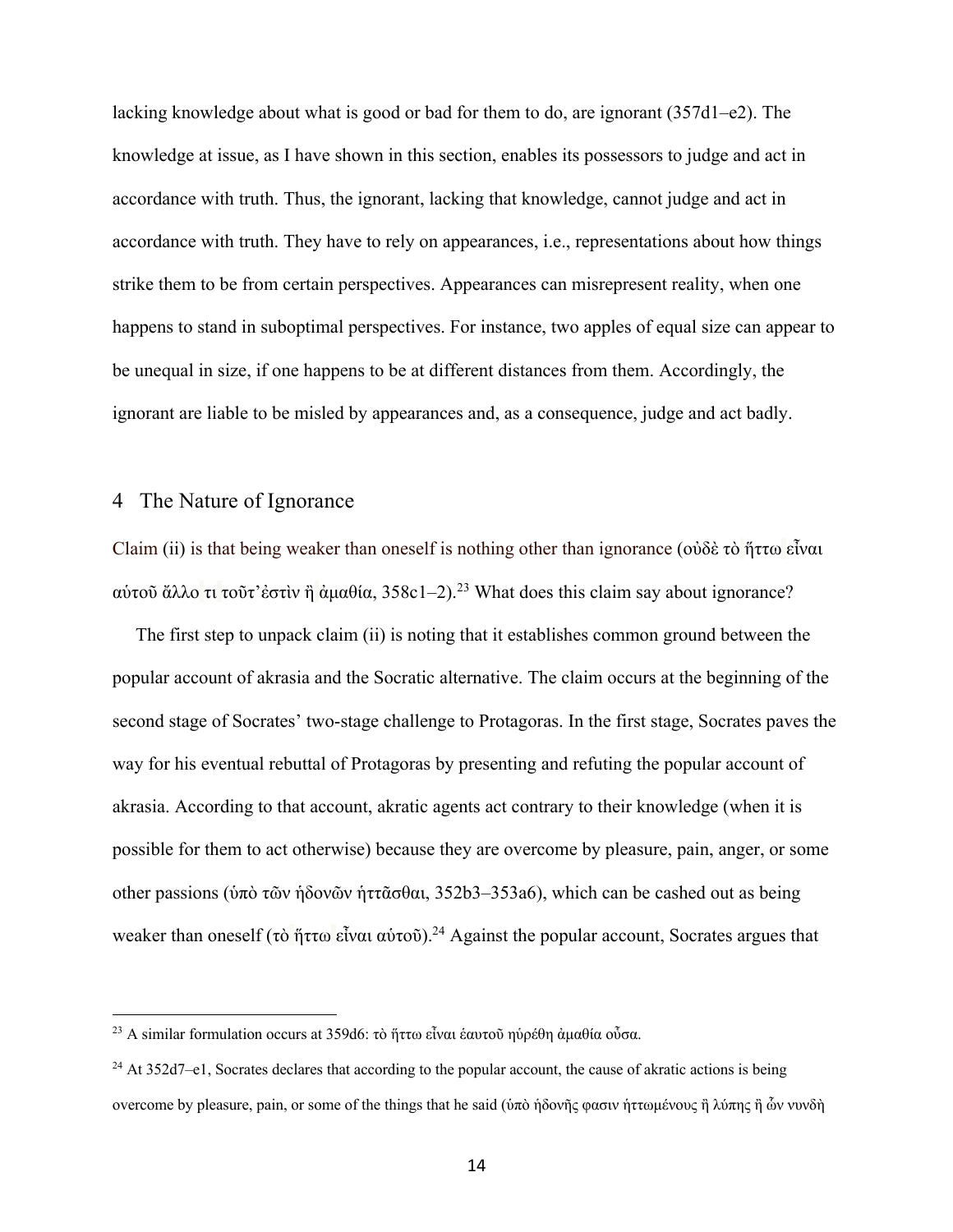knowledge enables one to judge and act in accordance with truth, thereby doing well. Akratic agents, pursuing what is actually bad rather than good, act badly. Thus, they cannot be equipped with knowledge. Instead, they lack knowledge and are ignorant. They act akratically because of their ignorance. Recall that claim (ii), occurring at the beginning of the second stage of Socrates' challenge to Protagoras, states that being weaker than oneself is nothing other than ignorance. So in claim (ii), Socrates can be seen as establishing common ground between the popular account of akrasia and his own alternative, after he has refuted the former. In spite of their disagreement on whether akratic agents can have knowledge, the popular account and the Socratic proposal converge on what they conceive to be the cause of akratic actions. What the former takes to be the cause of akratic actions, i.e., being weaker than oneself, turns out to be what the latter regards as the cause of those actions, viz., ignorance.

 The fact that claim (ii)—being weaker than oneself is nothing other than ignorance establishes common ground between the popular account of akrasia and the Socratic alternative strongly suggests that it can be understood in the following ways. First, the claim could mean

ἐγώ ἔλεγον ὑπό τινος τούτων). The things that he said are passions including anger, pleasure, pain, pain, love, and fear, which are representative of passions that can lead one to knowingly and voluntarily pursue what is bad, according to the popular account. That which is identified as the cause of akratic actions is abbreviated as being overcome by pleasure (τὸ πάθημα ἡδονῆς ἡττᾶσθαι) at 353a5 and 357c7. At 357e2, Socrates picks up the same condition as being weaker than pleasure (τὸ ἡδονῆς ἥττω εἶναι). This interchange between being overcome by and being weaker than strongly suggests that the phrase 'being weaker than oneself' at 358c1–2 is meant to cash out what the popular account takes to be the cause of akratic actions, i.e., being overcome by pleasure, pain, anger, or some other passions. In *Laws*, Plato also uses 'being weaker than oneself' and 'being overcome by passions' interchangeably. For the relevant discussion, see Wilburn 2012, n. 3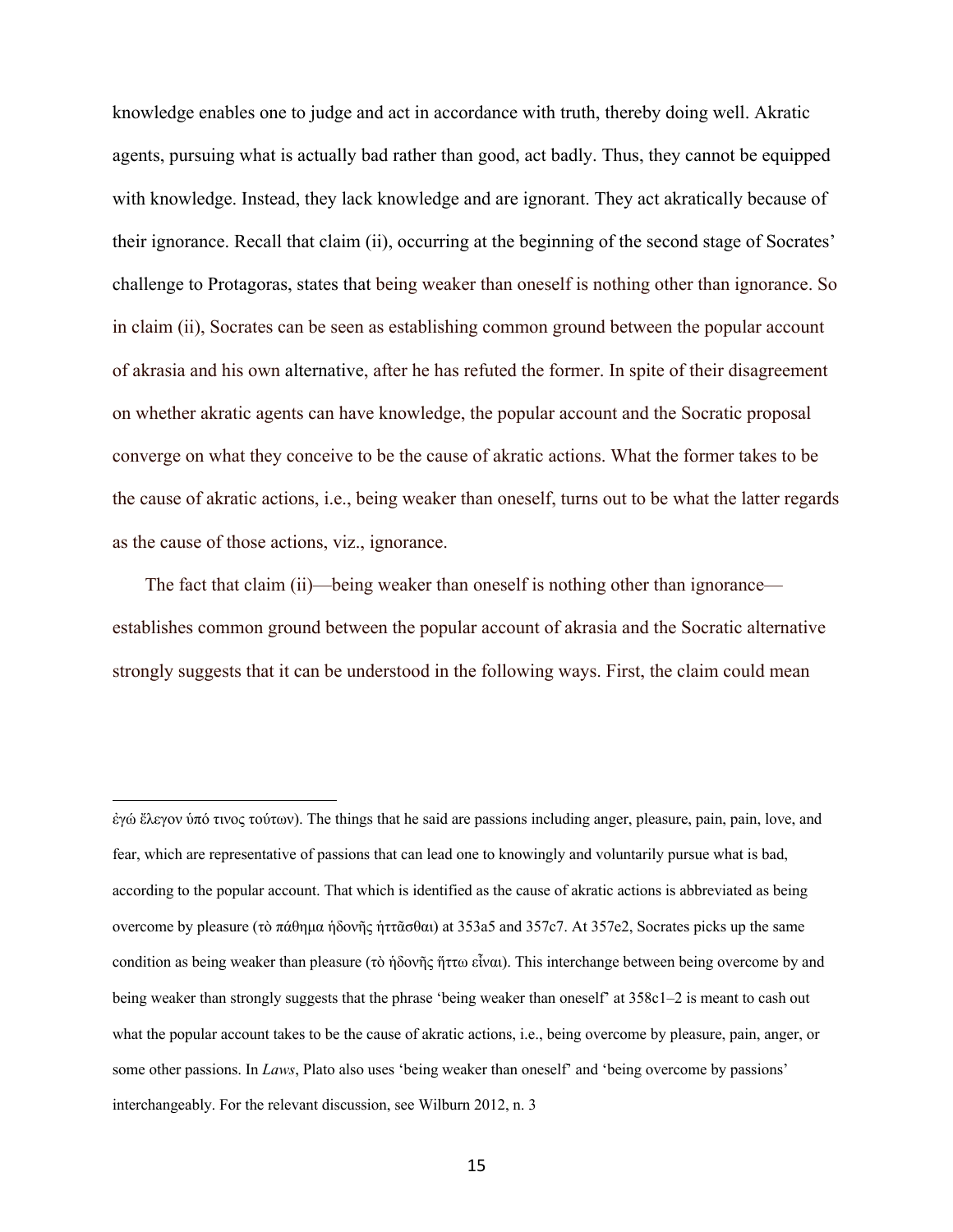that being weaker than oneself is defined as ignorance.<sup>25</sup> Second, it could mean that being weaker than oneself is identical to ignorance.<sup>26</sup> Admittedly, the immediate context of Socrates' comments on ignorance in the *Protagoras* does not give us a decisive reason to favor either of those interpretations.27 A moment of reflection tells us that no matter whether being weaker than oneself is defined as or identical to ignorance, being weaker than oneself can be seen as

<sup>26</sup> The proposition that A is nothing other than B can also mean that A is identical to B. At *Phaedrus* 245e7–246a1, Socrates asserts that only the soul can move itself by saying that whatever moves itself (that is, the self-mover) is nothing other than the soul (μὴ ἄλλο τι εἶναι τὸ αὐτὸ ἑαυτὸ κινοῦν ἢ ψυχήν). Both Hackforth and Rowe hold that Socrates identifies the self-mover with the soul at *Phaedrus* 245e–246a1(Hackforth 1952, 64; Rowe 1986, 177). So the self-mover is just the soul. For a similar use of the proposition that A is nothing other than B, see *Charmides* 164e5–6.

<sup>27</sup> A third possible way of construing claim (ii)—being weaker than oneself *exemplifies* ignorance—should be ruled out in the current context for the following reasons. First, in the Socratic dialogues such wording has this meaning only at *Hippias Major* 296e8, a work that is of dubious authenticity (for debates about the authenticity of *Hippias Major*, see Woodruff 1982 and Kahn 1985). Second, throughout the Socratic dialogues, all cases of ignorance can be cashed out as being weaker than oneself, which, as I will argue in the rest of this section, amounts to the soul's domination by appearances, which makes one judge and act in accordance with appearances. For example, persistently taking oneself to know what one does not know (*Apology* 21b1–e2) can be understood as holding fast to distorted appearances about oneself, as a result of being stuck in suboptimal perspectives. False beliefs about evaluative matters (*Protagoras* 358d5–360d5) can be seen as judging in accordance with misleading appearances. By contrast, if claim (ii)—being weaker than oneself is nothing other than ignorance—meant that being weaker than oneself exemplifies ignorance, some cases of ignorance might not be cashed out as being weaker than oneself.

<sup>&</sup>lt;sup>25</sup> The claim that being weaker than oneself is nothing other than ignorance is a case of the proposition that A is nothing other than B. In the Platonic corpus, that proposition often means that A is defined as B. For example, at *Theaetetus* 160d5–6, Socrates paraphrases Theaetetus' first attempted definition of knowledge at 151d7–e3 knowledge is perception—as that knowledge is nothing other than perception (ἐπιστήμη οὐκ ἄλλο τί ἐστιν ἢ αἴσθησις). See also *Phaedo* 64d4–5, *Cratylus* 413e3–4, and *Republic* 338c2–3.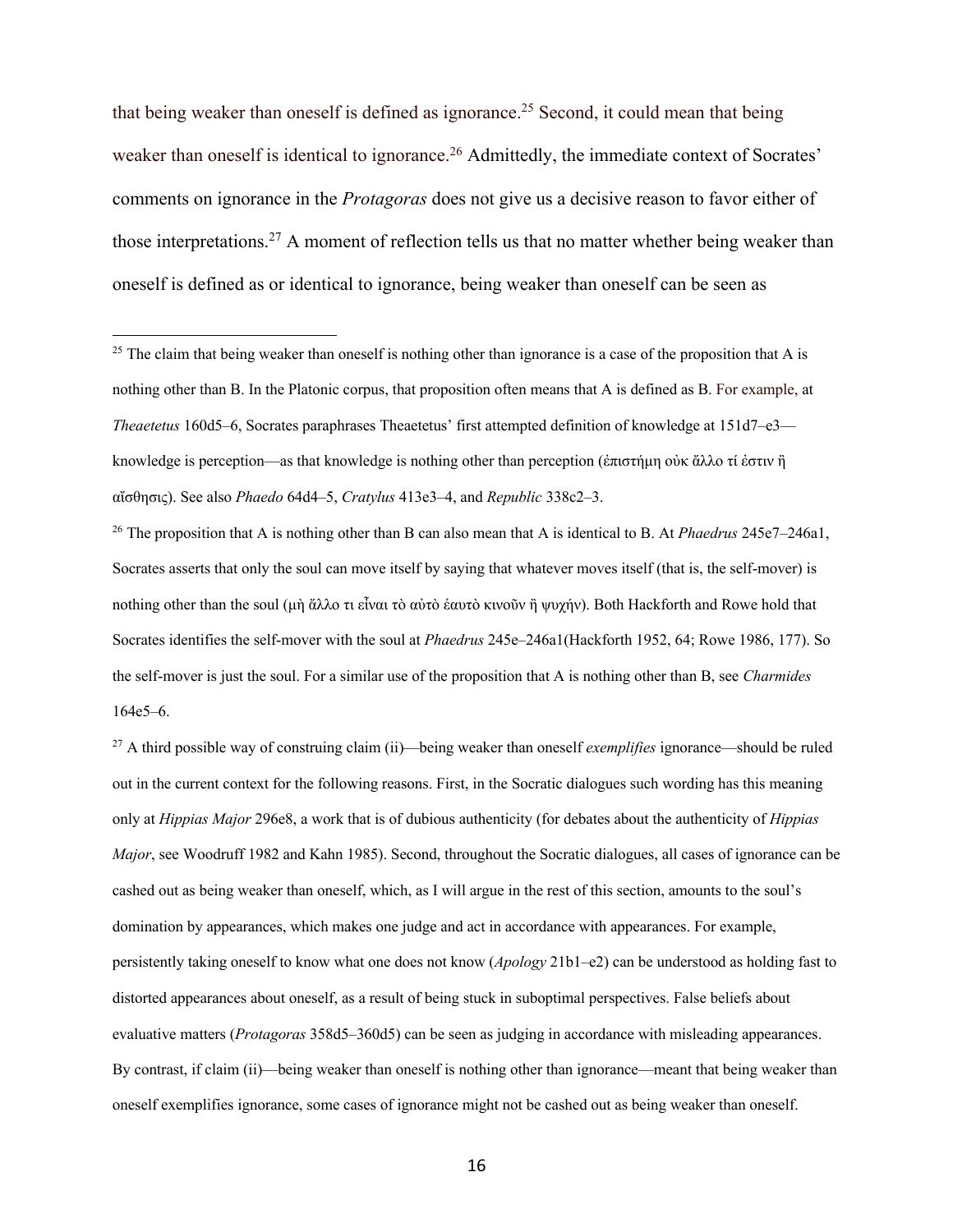ignorance, and vice versa. An inquiry into being weaker than oneself provides insight into the nature of ignorance. What, then, is being weaker than oneself?

 Being weaker than oneself, I propose, indicates the lack of a natural, normative psychic order. Admittedly, as many scholars have argued, the moral psychology operative in Plato's works has witnessed significant changes. While the Socratic dialogues assume that the human soul is a simple entity which desires what it believes or knows to be the best,<sup>28</sup> the middle and late dialogues conceive of the human soul as a composite of distinct parts, each of which is the subject or the host of a certain kind of desire.<sup>29</sup> Nevertheless, the following theme runs through the entire Platonic corpus: some psychic states, activities, or parts are by nature fit to be ruled. Whenever they are properly ruled, one is stronger than oneself; whenever they are left without proper regulation, one is weaker than oneself. For example, in the *Gorgias*, where the theory of soul in the middle and late dialogues is not operative in full force,<sup>30</sup> control and being stronger than oneself amount to ruling pleasures and desires, which are naturally fit to be ruled.<sup>31</sup> Instead

<sup>&</sup>lt;sup>28</sup> Both commentators who deny the existence of non-rational motivation and those who argue for its existence in the Socratic dialogues agree that the human soul is a simple entity which desires what it judges to be the best. They disagree on whether non-rational states can influence the soul's judgments of what is best and thus have independent motivational force. For the denial of non-rational motivation, see Frede 1992, xxix–xxx; Irwin 1995, 209; Penner 1997, 129; for the other side, see Devereux 1995; Brickhouse and Smith 2000, 179–81; 2010, ch. 2; Singpurwalla 2006.

<sup>29</sup> Bobonich 2003; Lorenz 2006; Moss 2009; Kamtekar 2017.

<sup>&</sup>lt;sup>30</sup> While Socrates' examination of Callicles involves consideration of motivational states that arise independently from reason, it falls short of arguing that the human soul is a composite of distinct parts, as Plato does in the middle and late dialogues. For a comprehensive discussion of the topic, see Cooper 1999, ch.2.

<sup>&</sup>lt;sup>31</sup> According to Socrates, a ruler of the city must be ruling herself—she is moderate and self-controlled, ruling the pleasures and desires within her (σώφρονα ὄντα καὶ ἐγκρατῆ αὐτὸν ἑαυτοῦ, τῶν ἡδονῶν καὶ ἐπιθυμιῶν ἄρχοντα τῶν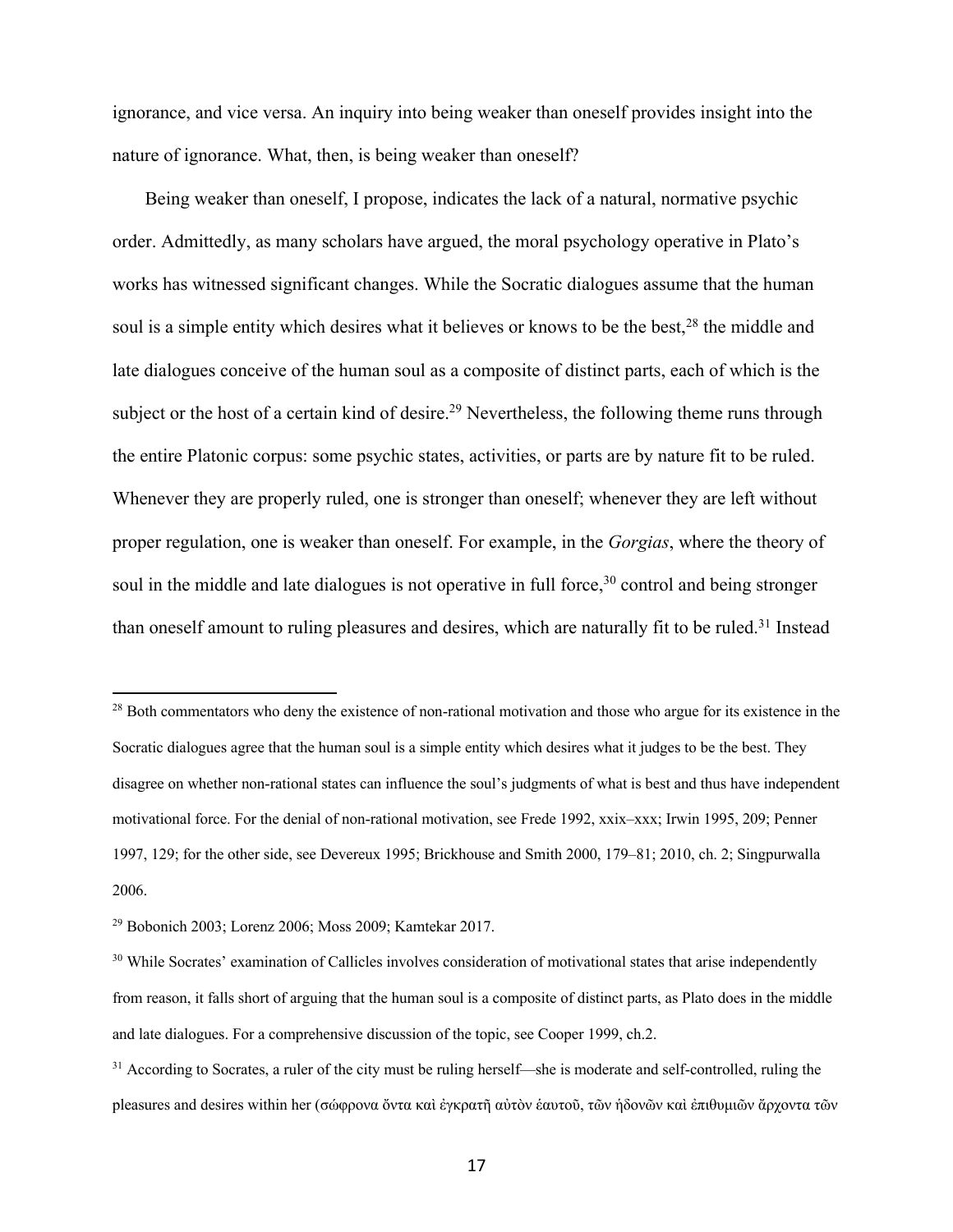of acting in accordance with one's pleasures and desires indiscriminately, one should only satisfy those that will make one better, thereby being stronger than oneself (503c4–d3). In the *Republic*, *the locus classicus* of the theory of the human soul in the middle and late dialogues, being weaker than oneself is being overpowered by non-rational parts, which are naturally fit to be ruled. One who is weaker than oneself acts in accordance with non-rational desires (431a3–d3). Hence, the phrase being weaker than oneself, in all likelihood, refers to the lack of a natural, normative psychic order: psychic states, activities, or parts that are naturally fit to be ruled, left without proper regulation, dominate the human soul by making one act in accordance with them. 32

 In the *Protagoras* and other Socratic dialogues, the human soul is conceived to be the subject or the host of various psychic states and activities. According to Socrates, character virtues or vices, such as wisdom, justice, and ignorance, are excellent or poor states of the human soul.<sup>33</sup> The human soul is the host of intellectual efforts and accomplishments: one learns and obtains truth in virtue of one's soul.<sup>34</sup> It is also the subject or the host of the following cognitive, conative, and affective activities or states. It judges; on account of it, one desires and experiences

ἐν ἑαυτῷ, 491d10–e2). The word 'control (ἐγκρατῆ)᾽in the phrase 'self-controlled' is cognate with 'stronger (κρείσσων)'. In fact, the phrases 'self-controlled' (or more literally, 'control oneself') and 'being stronger than oneself' are used interchangeably (see Wilburn 2012, and compare n.24 above). Thus, Socrates holds that control and being stronger than oneself amount to ruling one's pleasures and desires. Pleasures and desires, left without proper regulation, become inflamed and insatiable (493a1–494a5), so they are by nature fit to be ruled.

<sup>&</sup>lt;sup>32</sup> The same theme features prominently in *the Laws*, which is commonly held to be the last work of Plato. For a comprehensive discussion of its role in the *Laws*, see Wilburn 2012.

<sup>33</sup> *Gorgias* 477b3–8 and 507a5–c7.

<sup>34</sup> *Protagoras* 314b1–4 and *Apology* 29e1–3.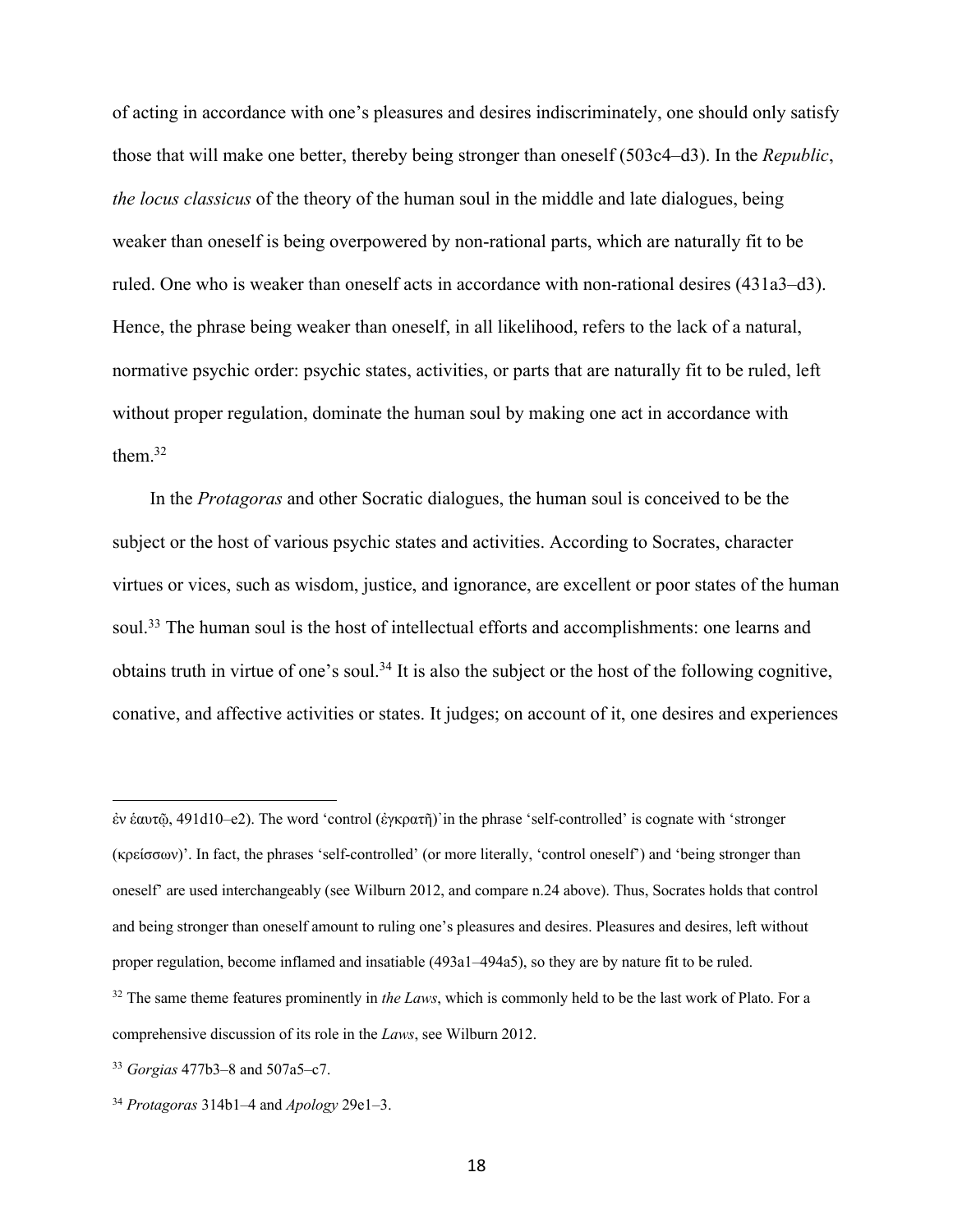pleasure, pain, or other passions.35 We might naturally wonder: among those psychic states or activities, which are naturally fit to be ruled?

 The antithesis between appearance and knowledge paves the way for the following answer: appearances are by nature fit to be ruled. As we have seen, knowledge renders appearances not in charge (ἄκυρον, 356d8) by enabling its possessors to judge and act in accordance with truth rather than appearances. So appearances are characteristically dominant among those who are bereft of knowledge. The domination of appearances and the possession of knowledge have opposite impact on human life. While the former makes one susceptible to wrongdoings, regret, and other miseries (356d4–7), the latter is essential to doing well (356d1–e4) and happiness,  $36$ arguably the most important goals of the human life,<sup>37</sup> Therefore, appearances should not be dominant. Instead, they are naturally fit to be ruled.

 But one might want to know whether there are some other things that are fit to be ruled in addition to appearances. As we have seen, the human soul is the subject or the host of many psychic states and activities, such as desires, erotic love, and pleasure. Among them, are appearances the only kind that are naturally fit to be ruled?

 A closer look at the *Protagoras*, in light of other Socratic dialogues, brings forward the following answer—while appearances might not be the only psychic states or activities that are naturally fit to be ruled, they are the *ultimate* ones on account of which other states or activities call for regulation. The many's initial formulation of akrasia at 352b3–353a6 vividly captures how passions, such as pleasure, anger, fear, and erotic love, can lead one who lacks knowledge

<sup>35</sup> *Gorgias* 486e5–6, 493a1–c2, and 496e4–9.

<sup>36</sup> At *Gorgias* 507c, Socrates claims that a person who does well (εὖ πράττοντα) is blessed (μακάριον) and happy (εὐδαίμονα).

<sup>37</sup> See Bobonich 2011.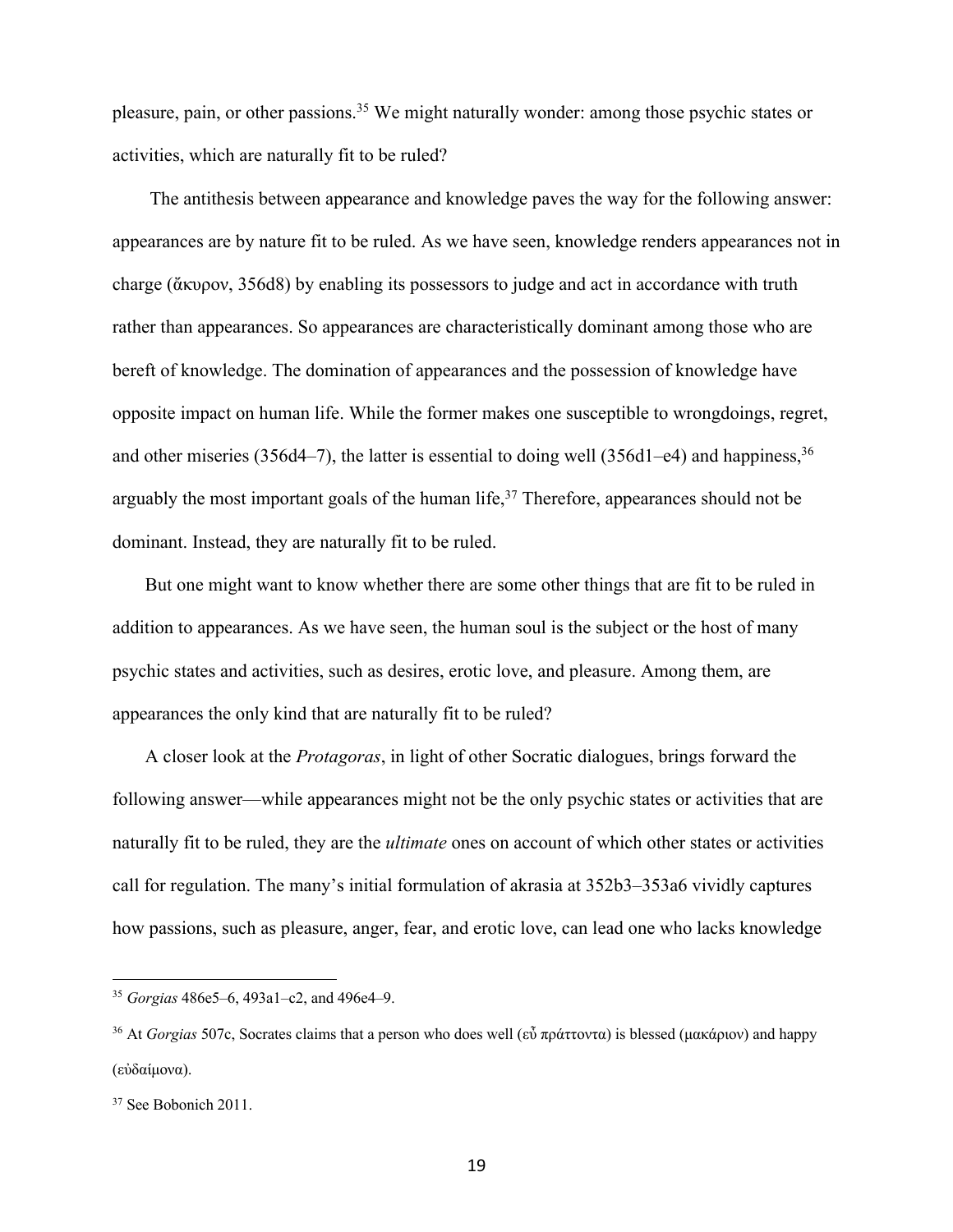astray. At *Gorgias* 491d4–508a8, Socrates contends that indiscriminate gratification of desires morally corrupts someone who is yet to acquire knowledge and virtue. Most human beings, if not all, lack knowledge and virtue.<sup>38</sup> The fact that they are liable to be misled and corrupted by passions strongly suggests that passions are naturally fit to be ruled. For most people, passions consist of or are based on appearances. As the many exemplify, people, lacking knowledge, tend to be pleased by what appears to be good, pained by what appears to be bad. And when they are motivated by passions, their passions are or involve evaluative judgments,<sup>39</sup> which are based on appearances.<sup>40</sup> Therefore, it is not far-fetched to infer that other passions should be regulated because they consist of or are based on appearances.

 In this way, Socrates conceives of ignorance as the soul's domination by appearances, which makes one judge and act accordingly. As I have argued, being weaker than oneself is the lack of a natural, normative order of the soul: psychic states, activities, or parts that are naturally

<sup>38</sup> At *Apology* 21b1–22e5, Socrates tells us that his examination of people who are reputedly wise, such as politicians, poets, and craftspeople, reveals that they regard themselves as knowing things which they do not know and are thus ignorant. That condition plagues not only the reputedly wise but also ordinary people. At *Protagoras*  357c1–e8, Socrates argues that the many, being ignorant, lack the knowledge that they regard themselves as possessing.

<sup>39</sup> At 358b3–d4, Socrates declares that one voluntarily acts in accordance with one's judgments of good and bad. Fear is a kind of expectation of something bad (προσδοκία τις κακοῦ, 358d6). 'Expectation' literally means 'anticipatory belief' or 'judgment'. Other passions can presumably be characterized as specific ways of judging things to be good or bad. See Segvic 2000; Moss 2014.

<sup>&</sup>lt;sup>40</sup> This point can be inferred from the antithesis between appearance and knowledge. As I have argued, knowledge makes appearance not in charge by enabling its possessors to judge and act on the basis of truth instead of appearances. So the evaluative judgments of people who lack knowledge are characteristically based on appearances.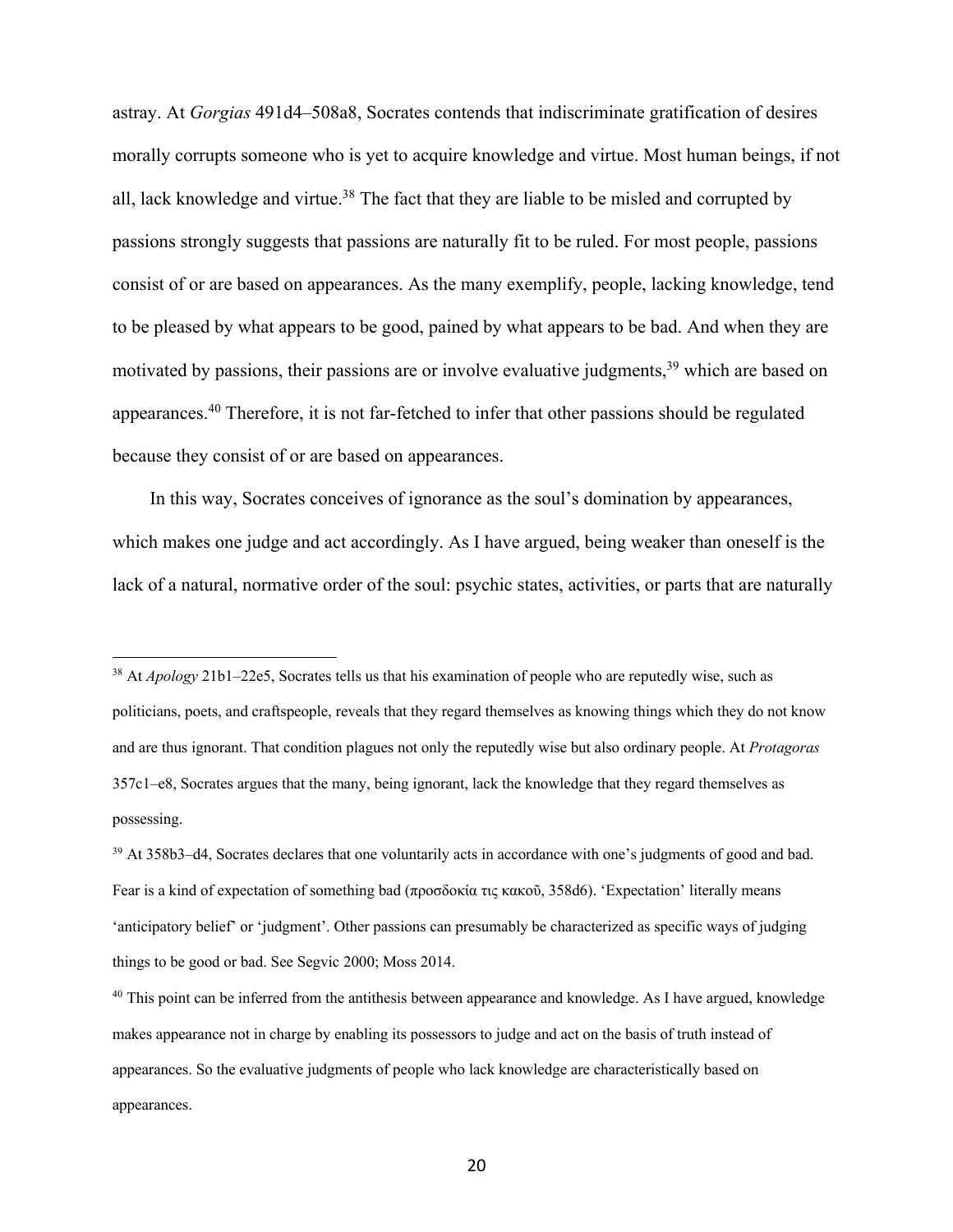fit to be ruled, left without proper regulation, dominate the human soul by making one act in accordance with them. Appearances are the ultimate psychic states that are fit to be ruled—other psychic states or activities should be ruled because they consist of or are based on appearances. Being weaker than oneself accordingly comes down to appearances' domination of the human soul, which makes one act accordingly. In the immediate context, Socrates asserts that whenever human beings act voluntarily, they do so in line with their judgments.<sup>41</sup> Thus, the fact that one who is dominated by appearances acts according to appearances strongly suggests that one judges in line with those appearances as well. Recall that being weaker than oneself can be seen as ignorance, and ignorance can be seen as being weaker than oneself. Therefore, Socrates conceives of ignorance as appearances' domination over the soul, which makes one judge and act in accordance with appearances.

#### 5 Ignorance, False beliefs, and Deception

To have a more concrete picture of ignorance, let us now consider claim (iii), 'ignorance is like this: having false beliefs and having been deceived about matters of great importance' (358c4– 5).

 We first need to get clear about the phrase 'like this (τὸ τοιόνδε)'. In the Platonic corpus, 'like this (τὸ τοιόνδε)' plays two primary roles. First, it can introduce something that is coextensive with the subject matter. For example, at *Phaedo* 78b4–7, Socrates declares that we

<sup>&</sup>lt;sup>41</sup> More precisely, whenever one pursues something voluntarily, one knows or believes that it is good (358b3–d4). The knowledge and the belief in question are token cases of knowledge and belief, as opposed to branches of knowledge or sets of beliefs. At 354c5 and 358e5, Plato refers to them as suppositions or judgments (ἡγεῖσθαι). For an illuminating discussion on this topic, see Moss 2014, 200–1.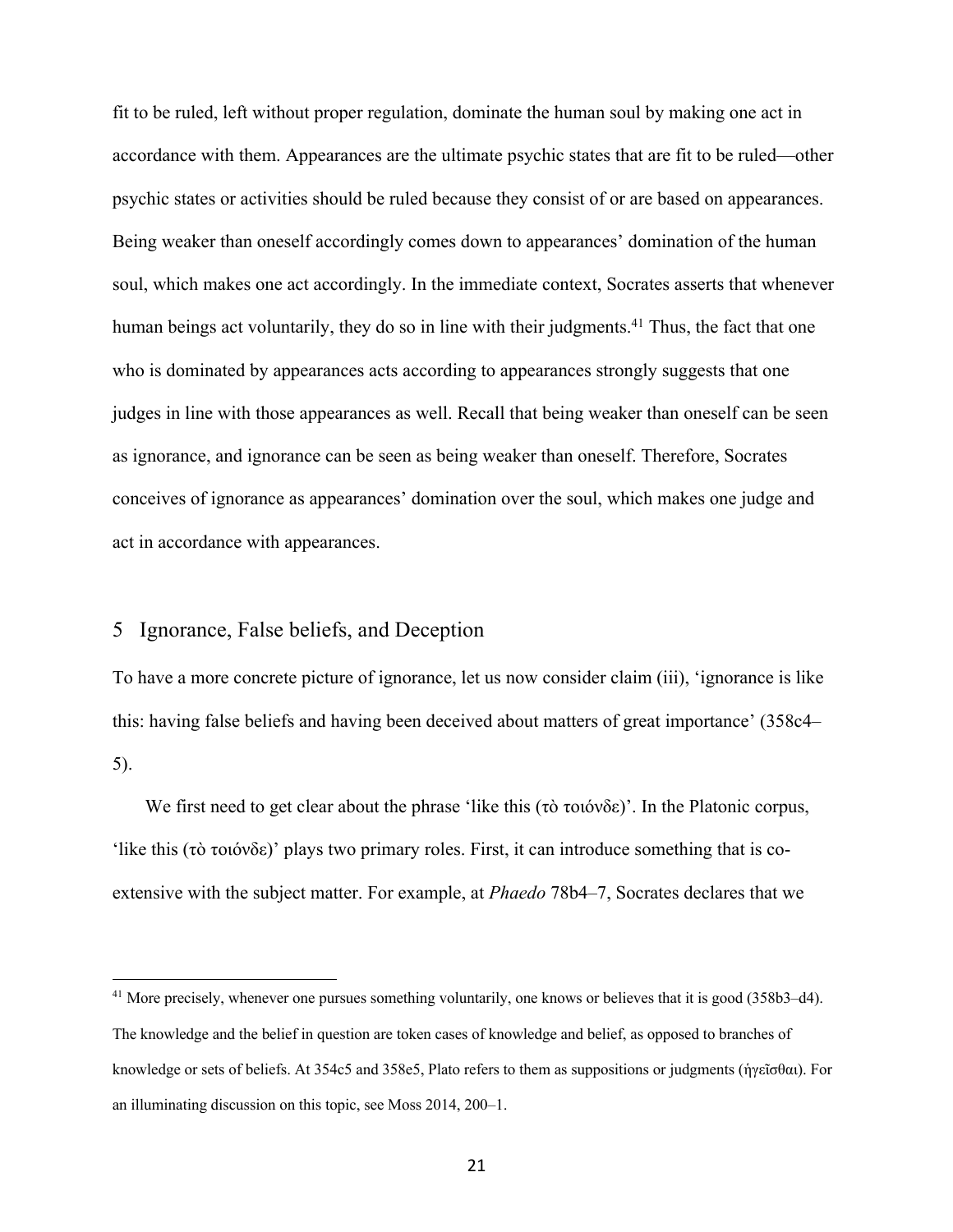should ask ourselves something like this and then offers a list of questions. The phrase 'like this' introduces the list of questions that are co-extensive with the subject matter—the questions that we should ask ourselves.<sup>42</sup> Second, 'like this' can introduce preliminary and somewhat tentative characterizations of the relevant subject matter. For instance, at *Phaedo* 94b8–c1, the phrase 'like this' introduces sketches of what the subject matter—the soul's opposition to bodily affections is like. When the body is hot and thirsty, the soul draws one to not drinking; when the body is hungry, the soul draws one to not eating.<sup>43</sup>

 A moment of reflection allows us to see that at 358c4–5, the phrase 'like this' should introduce preliminary characterizations of the relevant subject matter, i.e., ignorance. According to Socrates, ignorant people characteristically take themselves to be knowledgeable about things that they do not really know.44 They, as I have argued, judge and act in accordance with appearances, which are representations of how, from certain perspectives, things strike one to be. Thus, they suffer from suboptimal perspectives about themselves, which subject them to misleading appearances about their psychic conditions.<sup>45</sup> The fact that ignorant people stand in suboptimal perspectives about themselves strongly suggests that there is more to ignorance than having false beliefs and having been deceived about matters of great importance. It follows that

<sup>44</sup> See n. 38.

 $42$  I thank an anonymous referee for drawing my attention to this way of understanding the phrase 'like this'. For passages in which the phrase is used in the same way, see *Euthyphro* 10a1–3, *Cratylus* 399a6–7, 429a3–5, and *Theaetetus* 181c2–5.

<sup>43</sup> For passages in which the phrase 'like this' is used in the same way, see *Theaetetus* 163d1–4 and *Alcibiades* I 107e9–108a4. I thank an anonymous referee for encouraging me to clarify my interpretation.

<sup>&</sup>lt;sup>45</sup> In the text to notes 53–58, I argue that ignorant people not just stand in suboptimal perspectives about themselves. They are *embedded in* those perspectives, as a result of their being parts of a corrupt society.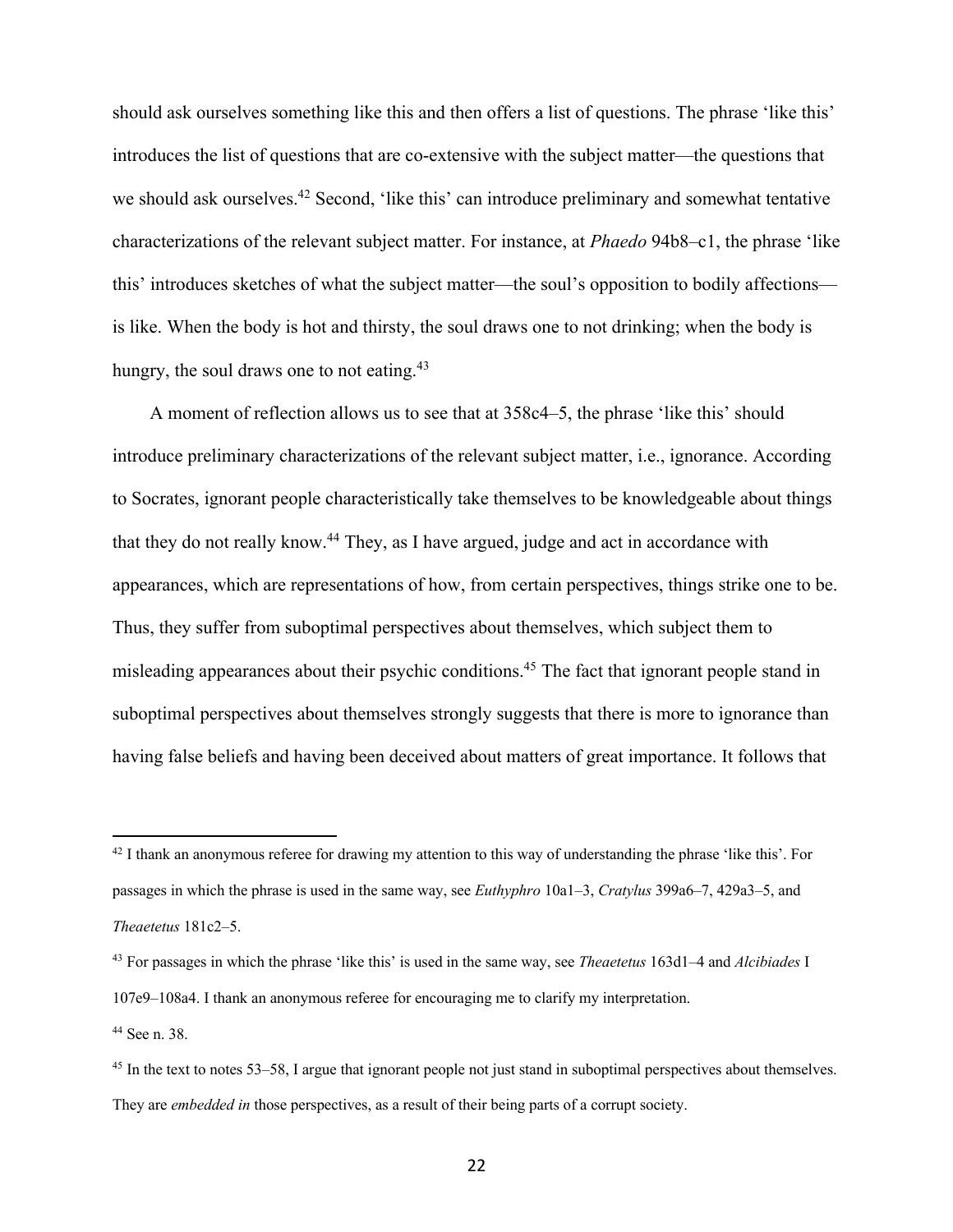the phrase 'like this' at 358c4–5 is unlikely to introduce something co-extensive with the subject matter, viz., ignorance. Rather, it should introduce preliminary and somewhat tentative characterizations of ignorance. In other words, having false beliefs and having been deceived about matters of great importance give readers some basic sense of what ignorance, conceived to be the soul's domination by appearances, is like. An ignorant person is characterized by having false beliefs and having been deceived about matters of great importance.

 But what, exactly, are having false beliefs and having been deceived about matters of great importance? It is tempting to suppose that 'having false beliefs' and 'having been deceived about matters of great importance' are synonymous or interchangeable.<sup>46</sup> Nevertheless, a closer look at the Greek text tells us that this is unlikely to be what Socrates has in mind. In characterizing ignorance as having false beliefs and having been deceived about matters of great importance, he shifts from the present infinitive 'having' to the perfect infinitive 'having been deceived'.47 The present infinitive in the first half, 'having (ἔχειν)', indicates that having false beliefs is an ongoing condition.48 The perfect infinitive in the second half, 'having been deceived (ἐψεῦσθαι)', signals that the action at stake, being deceived, has been completed with a lasting result that persists into the present.<sup>49</sup> When one has a false belief, one might realize one's

<sup>46</sup> Kamtekar, for example, glosses over the two conjuncts as 'ignorance is having a false belief about the most important things' (Kamtekar 2017, 52–3).

<sup>47</sup> A similar juxtaposition of the present and the perfect infinitives occurs at *Republic* 382b1–4. ἐγὼ δὲ λέγω ὃτι τῇ ψυχῇ περὶ τὰ ὄντα ψεύδεσθαί τε καὶ ἐψεῦσθαι καὶ ἀμαθῆ εἶναι καὶ κεκτῆσθαι τὸ ψεῦδος πἀντες ἣκιστ᾽αν δέξαιντο, καὶ μισοῦσι μάλιστα αὐτὸ ἐν τῷ τοιούτῳ. Several commentators note that the infinitives at issue characterize different aspects of true falsehood, i.e., ignorance (Adam 1902; Harte 2013).

<sup>48</sup> Smyth 1956, 1865a.

<sup>49</sup> Smyth 1956, 1865c.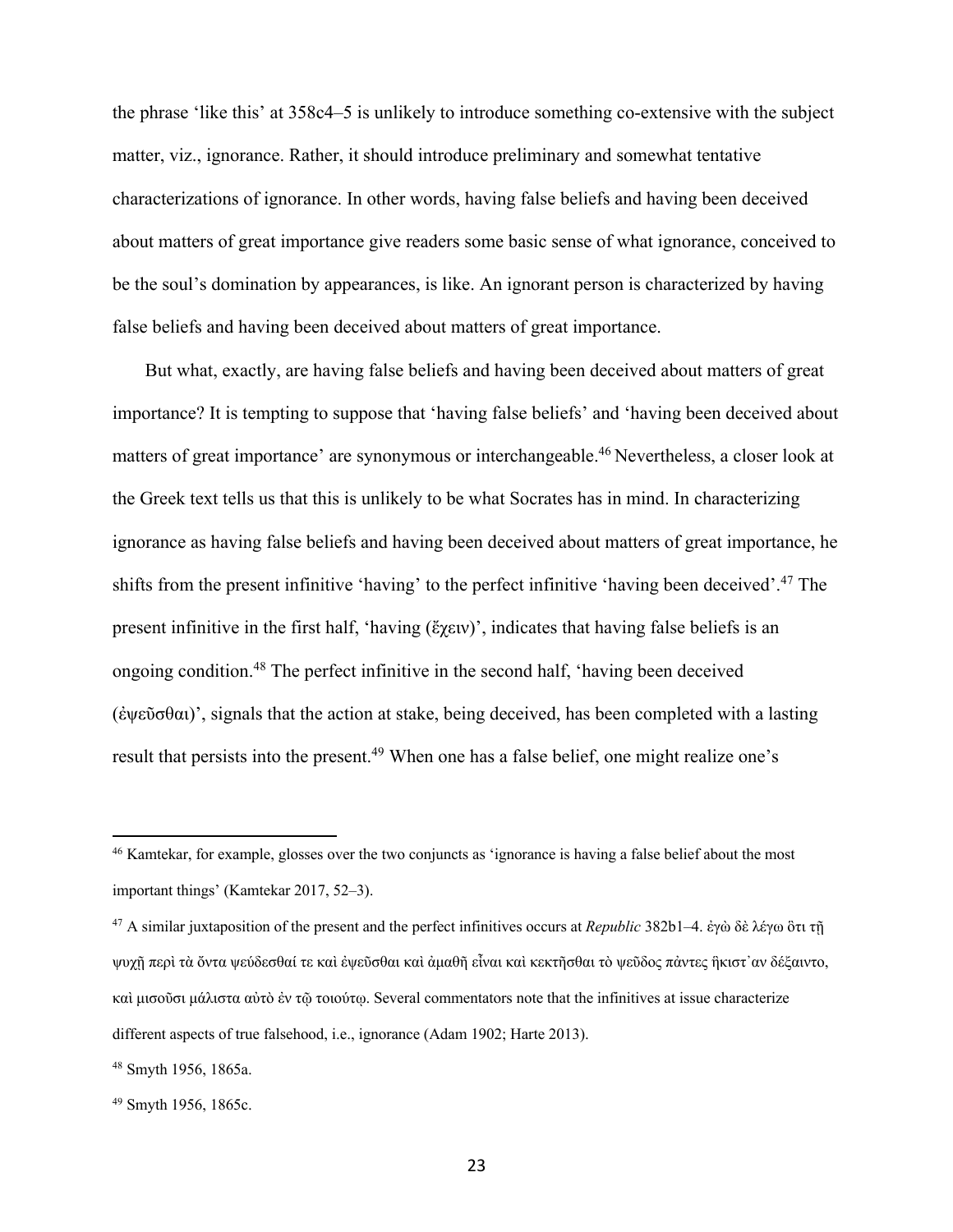mistake soon after. In that case, one is not enduringly deceived. Therefore, having false beliefs and having been deceived about matters of great importance are neither synonymous nor interchangeable. Instead, they stand for two distinct characterizations of ignorance.

 At this point, it is not hard to see how ignorant people are characterized by having false beliefs. Throughout the Socratic dialogues, ignorant people are often represented as falling prey to false beliefs about evaluative matters in specific situations. For example, Alcibiades, being ignorant, is liable to have false beliefs about what is just, admirable, good, and advantageous for him in specific situations and, as a result, act badly.<sup>50</sup> Akratic agents voluntarily pursue what is actually bad for them, as they, being ignorant, suffer from false beliefs that confuse what is bad with what is good.<sup>51</sup> So the false beliefs that characterize ignorant people deal primarily with evaluative matters in specific circumstances. Recall that ignorance is conceived to be appearances' domination of the human soul, which makes one judge and act in accordance with them. Appearances, as representations of how things strike one to be from certain perspectives, misrepresent the reality when one happens to be in suboptimal perspectives. The ignorant are not immune from standing in suboptimal perspectives, especially when it comes to evaluative matters, such as good and bad, fine and shameful, and just and unjust. This is why they are subject to false beliefs about evaluative matters in specific situations and, as a result, act badly.

 But in what sense are ignorant people characterized by having been deceived about matters of great importance, which, as I have argued, amounts to an enduring deception about those

<sup>50</sup> *Alcibiades* I 117a3–118c2.

<sup>51</sup> At *Protagoras* 358b6–d4, Socrates declares that human beings voluntarily pursue what they, at the moment of action, know or believe to be good for them. Akratic agents pursue what is actually bad for them. So they suffer from false beliefs about what is good for them. For comprehensive discussions about akratic actions in the *Protagoras*, see Penner 1990 and Callard 2014.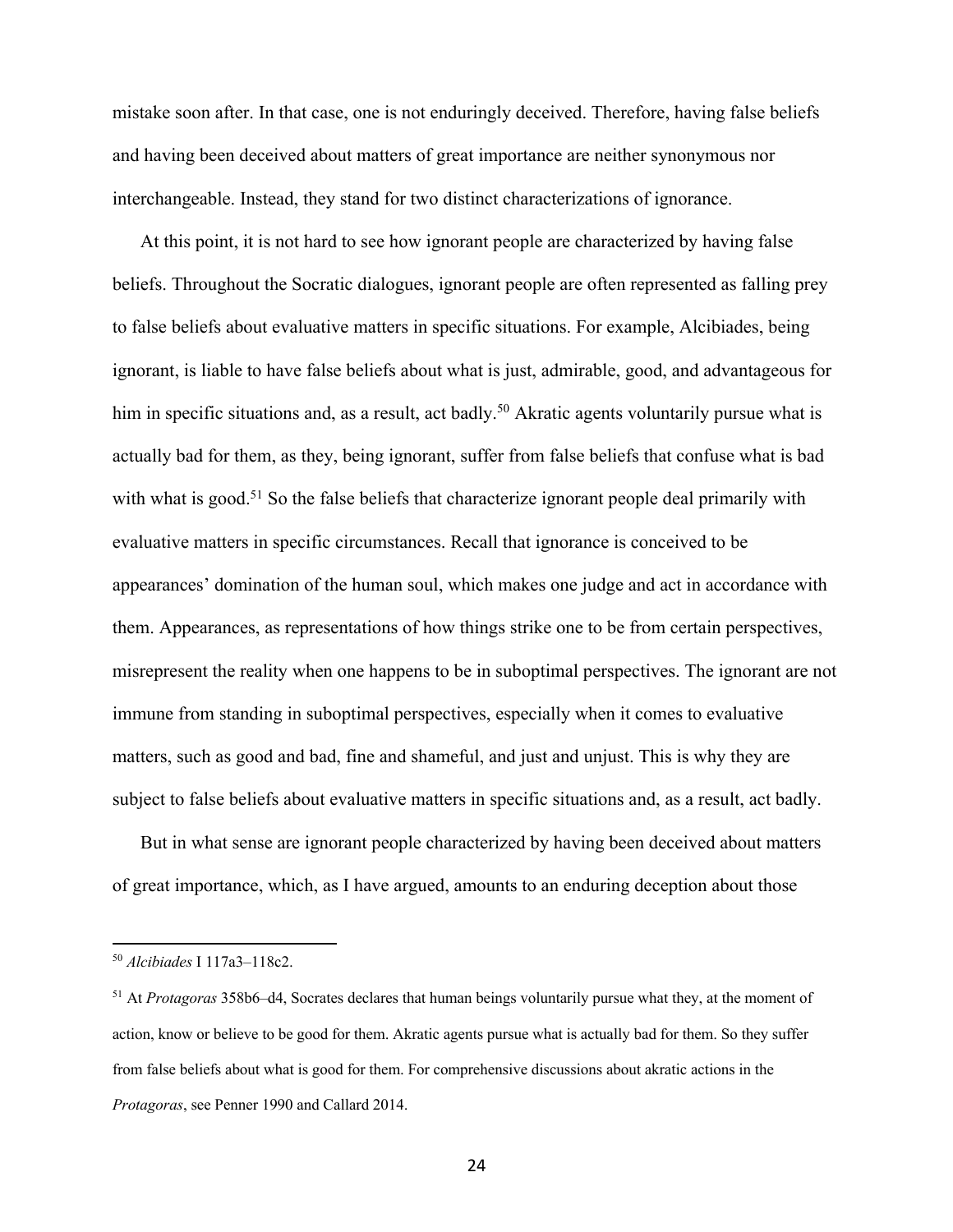matters? To answer this question, I propose that by matters of great importance (τῶν πραγμάτων τῶν πολλοῦ ἀξίων), Socrates refers to, most prominently, one's own psychic conditions.52 At *Protagoras* 313a1–314a2, he asserts emphatically that the soul is the dearest thing to a person. At *Apology* 29d7–30a5, he encourages his audience to care for wisdom or truth, or the best possible state of their souls, which is of great importance (τὰ πλείστου ἄξια). The same exhortation is rephrased later as 'caring that one should be as good and wise as possible'(36c5– d1). Accordingly, by matters of great importance, Socrates seems to have in mind, first and

<sup>52</sup> An anonymous referee suggests that Socrates could be more *dialectical* than *doctrinal* about what matters of great importance amount to in the context. More specifically, Socrates could get his interlocutors to agree that ignorant people are characterized by being lastingly deceived about matters of great importance without meaning to settle what, exactly, matters of great importance amount to. So his interlocutors can continue mistaking wealth, honor, or some other things for being supremely important while conceding that ignorant people are characterized by an enduring deception about matters of great importance. Although that interpretative possibility is extremely thoughtprovoking, it does not seem to square well with the context. Immediately after asserting that ignorant people are characterized by false beliefs and an enduring deception about matters of great importance, Socrates contends that cowardice is a form of ignorance about what inspires confidence or fear (358d5–360d6). It follows that cowards, on his view, are characterized by having false beliefs about what inspires confidence or fear and being lastingly deceived about matters of great importance. If Socrates does not mean to settle what matters of great importance amount to, his interlocutors will be liable to arrive at counter-intuitive accounts of cowardice. Suppose they take wealth to be supremely important. Then cowards will be characterized by having false beliefs about what inspires confidence or fear and being lastingly deceived about what they take to be supremely important, viz., wealth. But what does cowardice have to do with wealth, as well as other things that Socrates' interlocutors may mistakenly take to be of the highest importance, such as honor, success, and power? Therefore, Socrates, in all likelihood, has a settled view about what matters of great importance amount to in the context.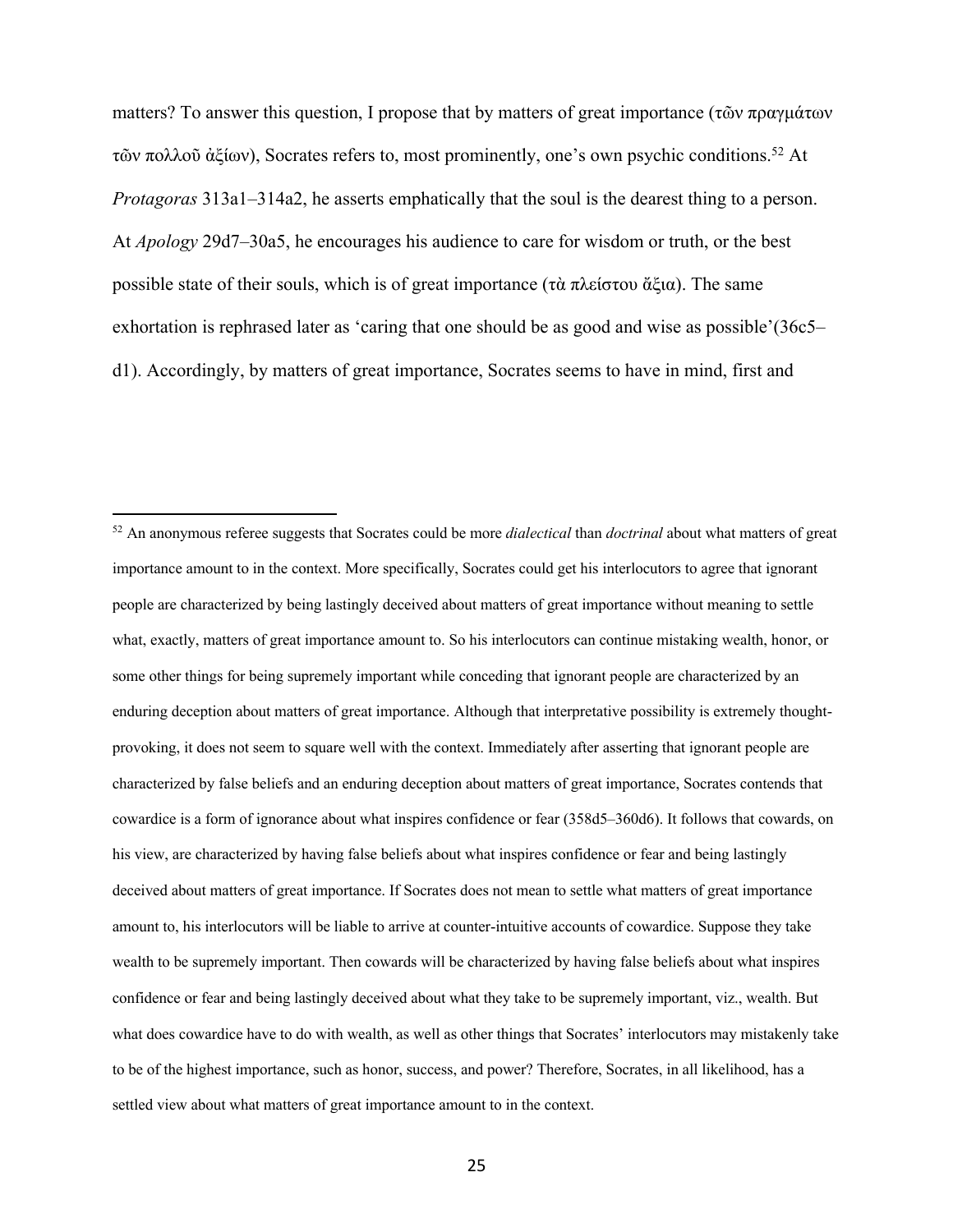foremost, one's soul, and, more specifically, whether it is as good and wise as possible.<sup>53</sup> A closer look at individuals who are diagnosed as being ignorant by Socrates confirms this interpretation: they suffer from deception about their own psychic conditions. Alcibiades takes himself to know evaluative matters, including what is just and unjust, admirable and shameful, good and bad, which he lacks knowledge about (*Alcibiades* I 117a3–118c2). People who fear death, being ignorant, mistake themselves for knowing that death is exceedingly bad, even though no living human being can have that knowledge (*Apology* 28d5–29c1). The majority assume that their education and upbringing equip them with civic virtue, even though they are revealed to lack it under closer scrutiny (*Protagoras* 319a4–320c1). Therefore, the enduring deception about matters of great importance, which ignorant people are characterized with, deals prominently with their psychic conditions, such as the possession or the lack of knowledge and virtue.<sup>54</sup>

 Why are ignorant people characterized by an enduring deception about their own psychic conditions? Socrates' comments on the nature of appearance paves the way for the following answer: ignorant people suffer from an enduring deception about their own psychic conditions

<sup>&</sup>lt;sup>53</sup> By arguing that an enduring deception about matters of great importance deals prominently with one's own psychic conditions, I do not mean to rule out the possibility that matters of great importance can include other issues, such as evaluative matters.

<sup>54</sup> My interpretation of the phrase 'having false beliefs and having been deceived about matters of great importance' at 358c4–5 is compatible with two possible ways of taking what 'matters of great importance' qualifies. On the one hand, 'matters of great importance' could qualify only 'having been deceived'. On this interpretation, 'matters of great importance' prominently refers to one's own psychic conditions. On the other hand, 'matters of great importance' could qualify both 'having been deceived' and 'having false beliefs'. On this interpretation, 'matters of great importance', albeit prominently referring to one's own psychic conditions, must include evaluative matters in specific situations as well.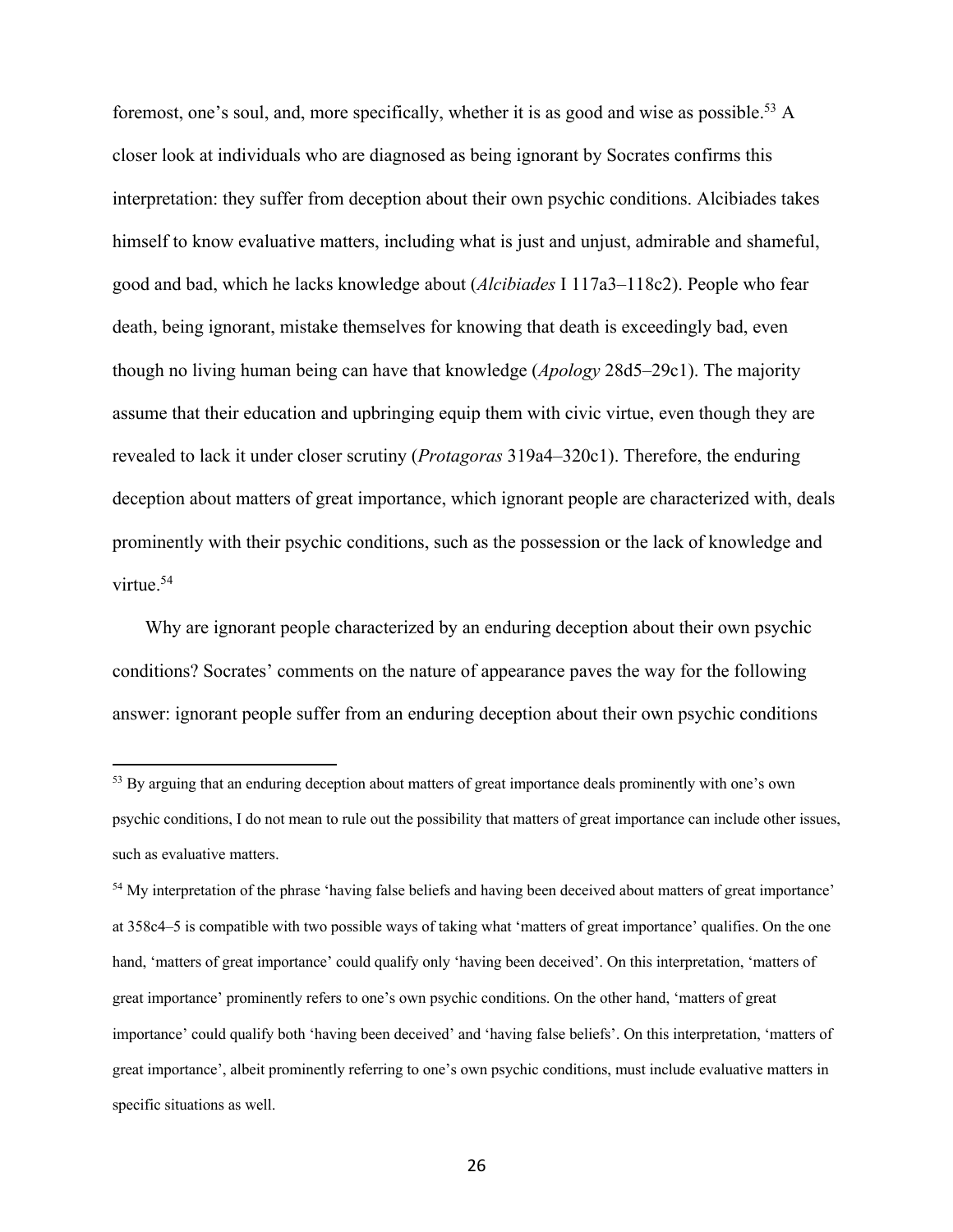because they are disposed to remain in suboptimal perspectives about those conditions. Recall that the ignorant, being dominated by appearances, i.e., representations about how things strike them to be from certain perspectives, judge and act accordingly. Their appearances and corresponding judgments thus misrepresent the reality whenever they are in suboptimal perspectives. The fact that ignorant people's deception about their psychic conditions is enduring strongly suggests that they cling to misguided judgments and appearances about those issues. Hence, they are disposed to remain in suboptimal perspectives about their own psychic conditions.

 But we might wonder: why are ignorant people disposed to cleave to those suboptimal perspectives? Here, the textual evidence seems to run out: Socrates does not offer a conclusive diagnosis of the phenomena in question. But it is worth pointing out that he oftentimes associates the enduringness of ignorant people's deception about their own psychic conditions with their corrosive social context. For example, in the *Gorgias*, he asserts that Callicles is unable to properly appreciate his flaws due to a love for the common people  $(513a1-c7)$ ,<sup>55</sup> who, being ignorant, regard those who are adroit at gratifying their appetites as good.<sup>56</sup> He also observes that the common people can hardly recognize their lack of civic virtue since they, as a powerful, collective agent that dominates their cities, vehemently resist and even punish individuals who

<sup>&</sup>lt;sup>55</sup> Callicles is ignorant. In taking indiscriminate gratification of appetites to be preeminently good and undertaking to live accordingly (489b7–492c8), he makes his soul deprived of organization, correctness, and order, which are characteristic of a wise and virtuous soul. Instead, he is ignorant and vicious (506c5–507c7).

<sup>56</sup> According to Socrates, the common people (δῆμος) are ignorant. They mistake pleasures, which appear to be good, for being truly good (521d6–522b1). For an illuminating discussion of the relationship between pleasure and good in the *Gorgias*, see Moss 2006.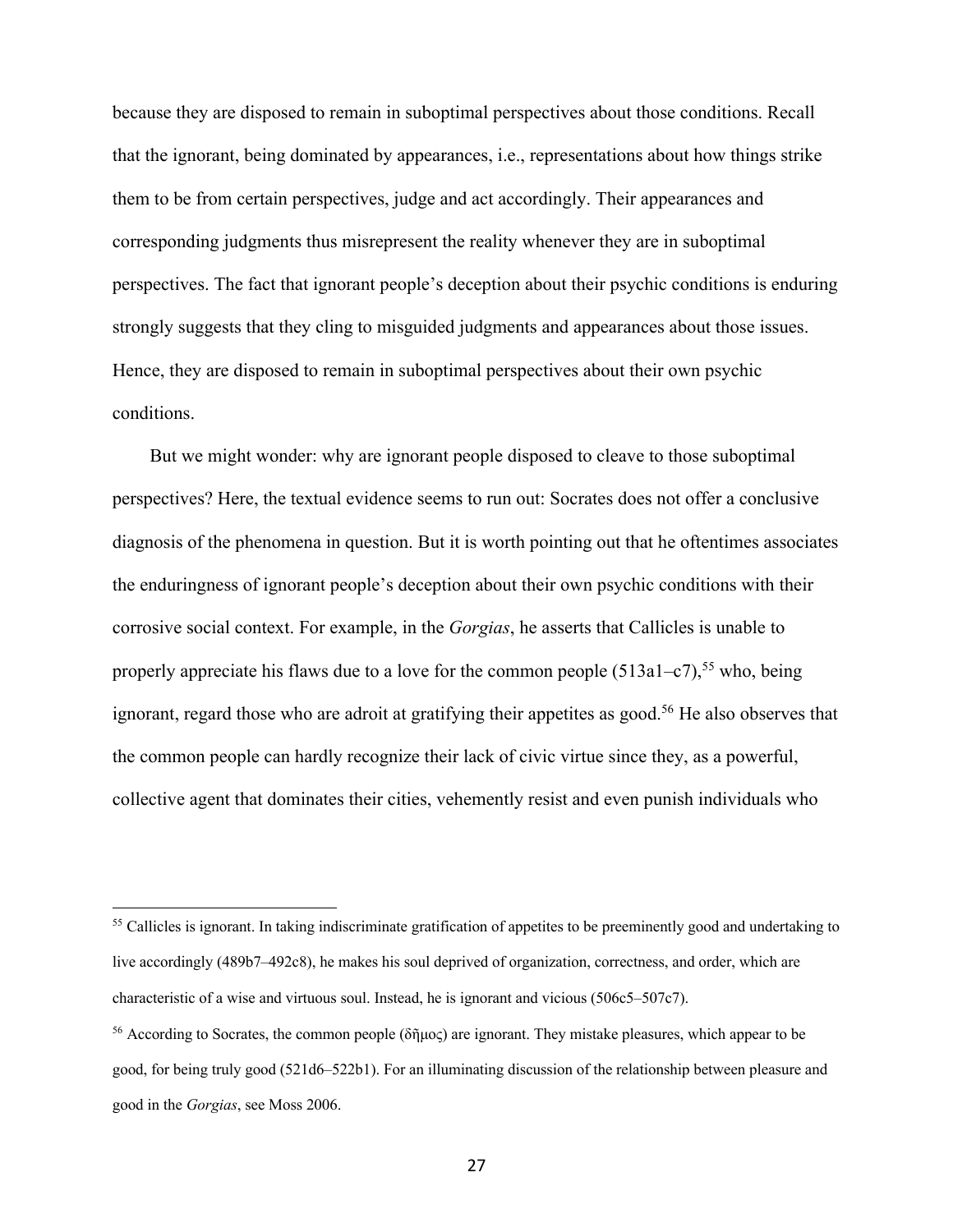dare to reveal their deficiency.<sup>57</sup> In both cases, Socrates implies that a corrosive social context obstructs human beings from properly discerning their defects and, as a result, perpetuates their deception about their own psychic conditions.

 In this way, we arrive at a more concrete picture of ignorance. Ignorant people, dominated by appearances, are characterized by the following features. First, they are subject to false beliefs about evaluative matters in specific situations.<sup>58</sup> Second, they suffer from an enduring deception about their own psychic conditions: for example, they could take themselves to know things that they do not know or regard themselves as instantiating virtues that they lack.

#### 6 Ignorance and the Dark Side of Humanity

Let us take stock. I have argued that in the Socratic dialogues, especially the *Protagoras*, Socrates conceives of ignorance as a substantive, structural psychic flaw: the soul's domination by inferior elements that are by nature fit to be ruled. The inferior elements at issue are appearances—representations of how things strike one to be from certain perspectives.

<sup>&</sup>lt;sup>57</sup> The common people' vehement resistance to individuals who dare to reveal their deficiency is often noted by Socrates. For example, in the *Apology*, he tells his audience that if he had attempted to take part in politics in the past, which presumably requires him to challenge the common people' claim to civic virtue, he would have died long ago (31d2–32a3). In the *Republic*, he also notes that the common people refuse to accept individuals who reveal their mistakes (492d5–493e1): they might even want to kill those people (517a1–6).

<sup>&</sup>lt;sup>58</sup> Some readers might wonder whether only the ignorant are subject to false beliefs about evaluative matters in specific circumstances. In my view, Plato does not mean to deny the possibility that the knowledgeable and those who are neither knowledgeable nor ignorant suffer from those beliefs. But for those people, such mistakes are *atypical*. Under normal circumstances, the knowledgeable make correct judgments, and those who are neither knowledgeable nor ignorant refrain from making judgments about subject matters on which they have an inadequate grip (*Alcibiade*s I 117a3–118c2).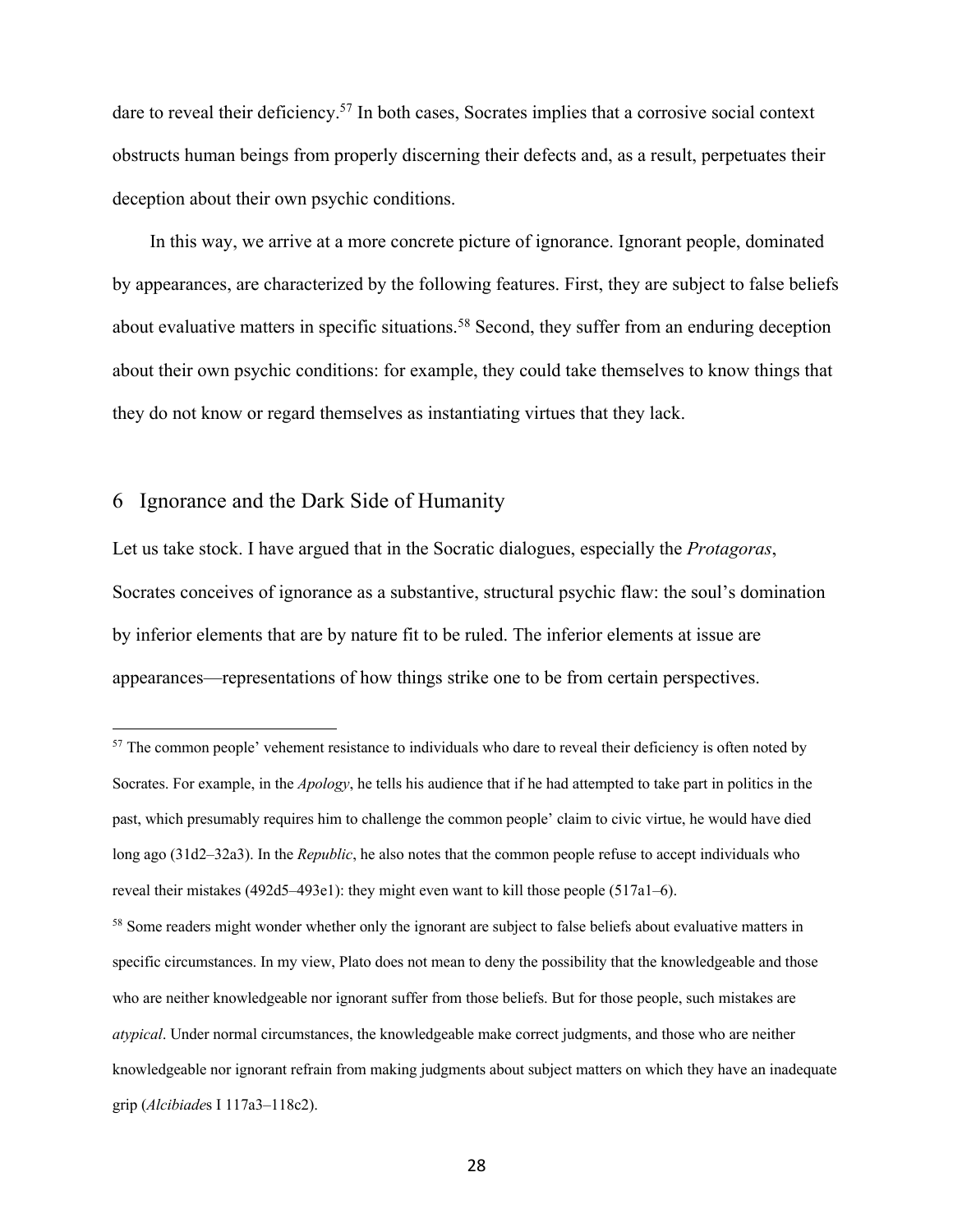The ignorant judge and act in accordance with appearances. They are characterized by both false beliefs about evaluative matters in specific situations and an enduring deception about their own psychic conditions, such as taking themselves to know things that they do not know and regarding themselves as virtuous when they are not.

 At the end of Section 2, I noted that Socrates also makes the following causal claim about ignorance: (iv) ignorance is the cause of what are nowadays called akratic actions (357c6–e8) and cowardly actions (360b4–d7). By calling ignorance the cause of akratic actions and cowardly actions, he indicates that ignorance is the underlying psychic condition that is responsible for those bad actions. If one wants to be immune from them, one will have to tackle one's ignorance.59

 It is not far-fetched to infer that ignorance is the cause of not only cowardly actions but also other types of vicious actions. According to Socrates, cowardly actions and their opposite, courageous actions, demarcate a specific domain of responses: avoiding what is fearful and pursuing what inspires confidence (*Protagoras* 359d1–360d5). In addition to cowardly actions, other types of vicious actions<sup>60</sup> and their opposite, virtuous actions mark off distinct domains of

<sup>59</sup> At *Protagoras* 357e2–8, Socrates points out that the cause of akratic actions, i.e., ignorance, is the defect that sophists, such as Protagoras and Prodicus, claim to cure. In saying so, he hints that ignorance is the underlying psychic condition that is responsible for akratic actions. One will have to tackle one's ignorance if one wants to be immune from akratic actions. In his view, the same relationship holds true between ignorance and cowardly actions as well, since he asserts that ignorance is the cause of cowardly actions at 360b4–d7.

 $60$  For Socrates, paradigmatically vicious actions include the cowardly, the unjust, the intemperate, and the impious (*Protagoras* 349d5–8 and *Gorgias* 507a5–c7). This does not imply that in his view, those types, demarcating their corresponding domains of responses, exhaust the entirety of vicious actions. For example, at *Protagoras* 360b, he recognizes the existence of foolhardy actions. Hence, while contemporary readers might disagree with Socrates on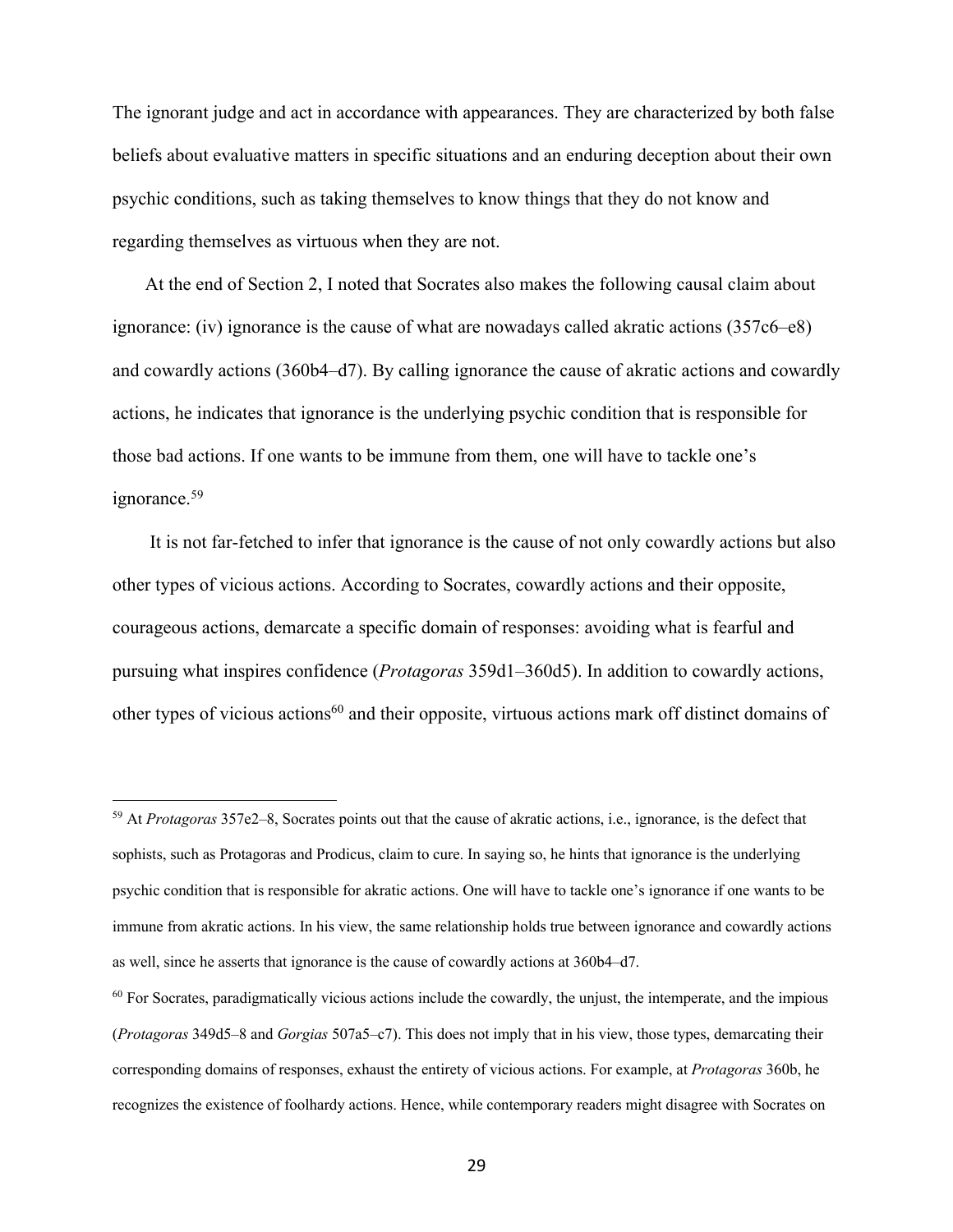responses. For instance, just and unjust actions are about what is proper or improper with respect to human beings; pious and impious actions deal with what is appropriate and inappropriate for the divine (*Gorgias* 507a5–c7). Recall that while knowledge enables its possessors to judge and act in accordance with truth, ignorance subjects people to wrong judgments and actions. One acts in a cowardly manner because of ignorance, and, in particular, ignorance about what inspires confidence or fear, which subjects one to wrong judgments and actions about those issues (*Protagoras* 358d6–360d7). Likewise, one engages in other types of vicious actions, such as unjust and impious ones, because of ignorance about the respective domains of responses, which subjects one to wrong judgments and actions. Ignorance is therefore the underlying condition that is responsible for not only cowardly actions but also other types of vicious actions. It is the condition that one must tackle if one wants to be immune from those bad actions.  $61$ 

 Accordingly, Socrates regards what are currently called akrasia and moral vices as being fundamentally the same problem—ignorance. Recall that in his view, ignorance is the underlying condition that is responsible for akratic and vicious actions. In the recent literature, akrasia is conceived to be either a shorthand for akratic episodes or the underlying character defect that is responsible for those episodes.<sup>62</sup> So what are nowadays called akrasia, according to Socrates, is a

whether certain types of actions, say the impious ones, are vicious, they can still agree that vicious actions, as well as their opposite, virtuous actions, demarcate distinctive domains of responses.

 $<sup>61</sup>$  It is worth noting that ignorance is the cause of not only what are nowadays called akratic actions and vicious</sup> actions but also correct actions which people who are afflicted with ignorance engage in. While the ignorant are suspectable to bad actions, they can act correctly if the appearances in accordance with which they judge and act happen to be veridical.

<sup>&</sup>lt;sup>62</sup> Many contemporary philosophers, such as Sergio Tenenbaum and Sarah Stroud, regard akrasia as a shorthand for akratic episodes (Tenenbaum 1999, 876; Stroud 2003, 124). Nevertheless, Aristotle and his contemporary followers,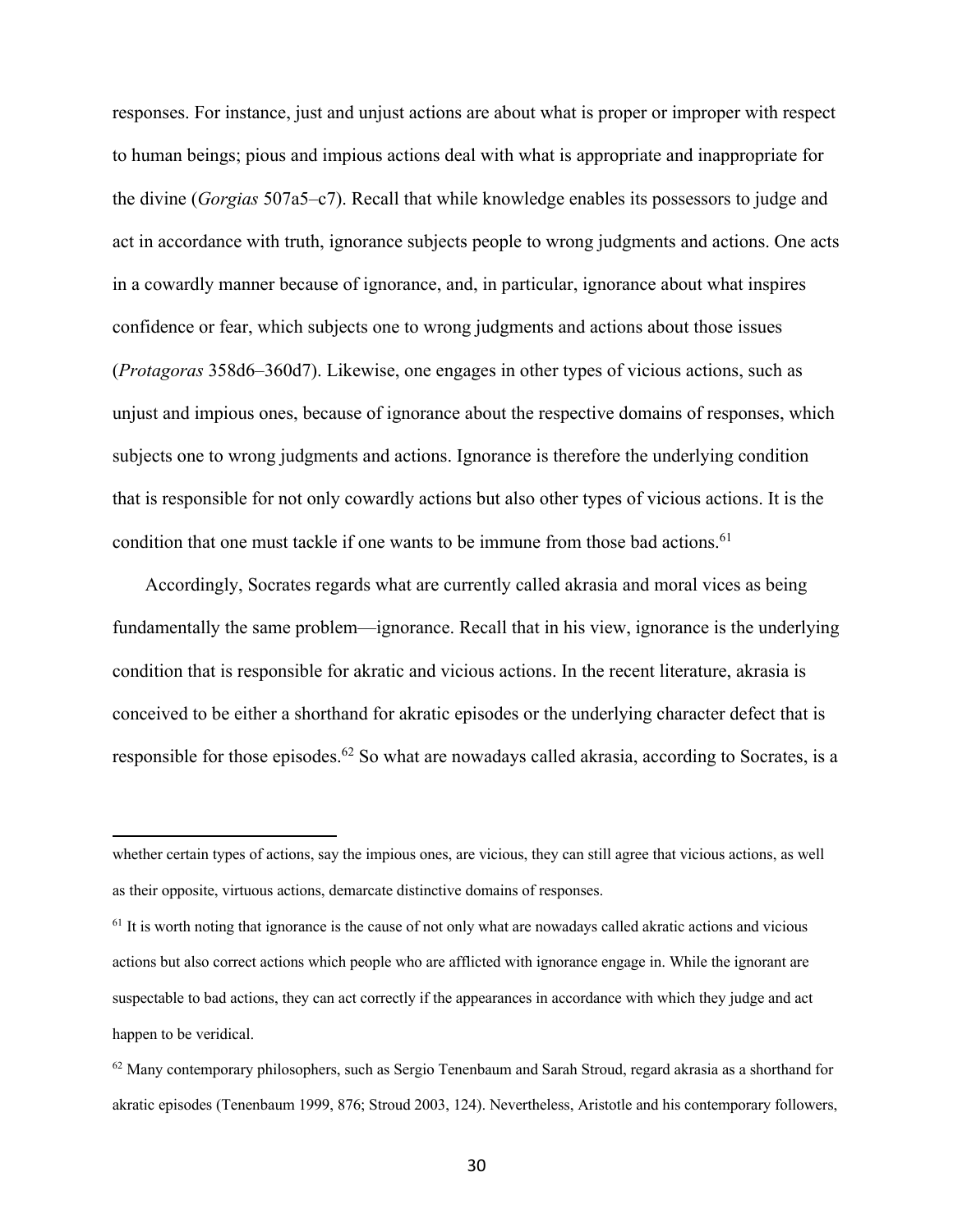product or a form of ignorance. Moral vices are character defects because of which one acts badly in specific domains of responses. Cowardice, for example, is a character defect because of which one acts badly with regard to avoiding of what is fearful and pursuing what inspires confidence. <sup>63</sup> So moral vices are forms of ignorance. In this way, Socrates conceives akrasia and moral vices to be at their roots the same problem, i.e., ignorance.

 Furthermore, in Socrates' view, epistemic defects that are called epistemic vices these days are forms or products of ignorance. To see this point, let us zero in on Socrates' characterizations of the majority and the reputedly wise, both of whom are diagnosed as being ignorant. The majority are gullible, especially with regard to good and bad. Because of that character trait, they are liable to mistake what appears to be good for what is truly good: for example, they oftentimes take individuals who are merely adroit at offering what appears to be good to be genuine experts who are proficient in providing what is truly good.<sup>64</sup> Mistaking what appears to be good for what is truly good is a matter of confusing appearances with truth. Ignorance, as we have seen, is the human soul's domination by appearances, which makes one judge and act in accordance with appearances. Appearances, as representations of how things strike one to be from certain perspectives, are subject to distortion. So because of ignorance, one is susceptible to confuse appearances with truth. It follows that the majority's mistaking what appears to be good for what is truly good results from ignorance. Therefore, the character trait that is responsible for their mistakes, i.e., gullibility, is a form of ignorance. In addition to gullibility, ignorant people could

31

such as, Thomas Hill, hold that akrasia is the underlying character defect that is responsible for akratic episodes (Aristotle *NE* 7.1–10; Hill 1986).

<sup>63</sup> *Protagoras* 360c1–e2. A similar view is suggested by contemporary virtue ethicists such as Heather Battaly (Battaly 2010, 4).

<sup>64</sup> *Gorgias* 517b2–519b2 and 521c5–522c3.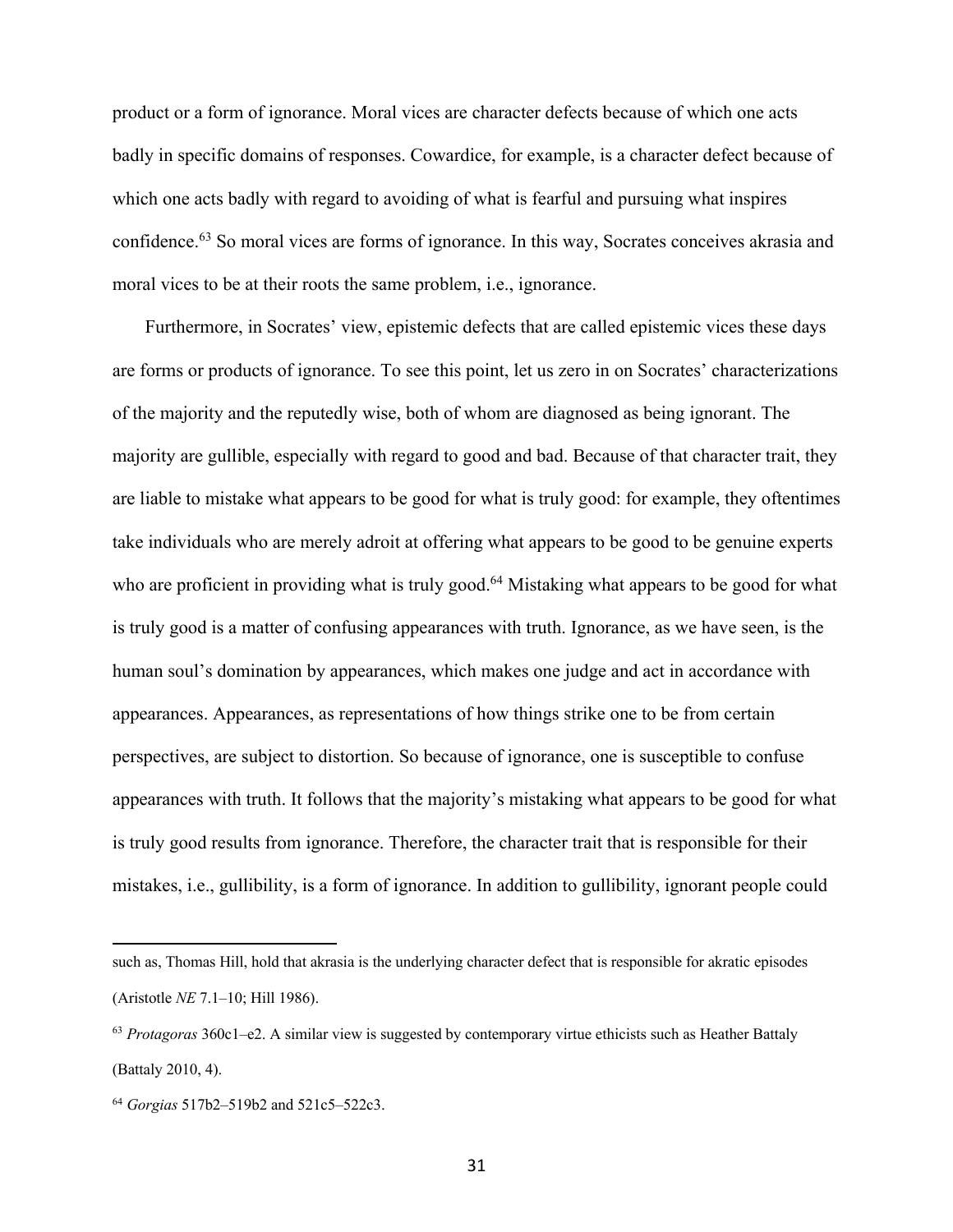fall prey to wishful thinking. According to Socrates, the reputedly wise—politicians, poets, and craftspeople—lack the knowledge that they purport to have. Nevertheless, even after their lack of knowledge is revealed, they hold fast to the misleading but presumably gratifying appearances that they are particularly wise.65 Hence, they are guilty of wishful thinking. Their wishful thinking occurs because of ignorance, which makes them judge in accordance with appearances, even when those appearances are distorted. So wishful thinking is a product of ignorance. In a word, Socrates conceives of epistemic defects that are currently called epistemic vices, such as gullibility and wishful thinking,66 as forms or products of ignorance.

 To close this section, I want to sketch out two broader implications of my interpretation of ignorance in Plato's *Protagoras*. First, if my interpretation is correct, Socrates draws a distinctive picture about the dark side of humanity. Contemporary philosophers operate with a sharp distinction between akrasia, moral vices, and epistemic vices, defects that are prominent on that side of us. An akratic agent correctly discerns what is truly good for her to do, but that discernment is overcome by a passion or a conflicting judgment. A morally vicious person, lacking correct discernment, simply mistakes what is bad for being good.<sup>67</sup> Epistemic vices, as

<sup>66</sup> As Quassim Cassam has convincingly argued, intellectual or epistemic vices are character traits, ways of thinking, or attitudes that obstruct the pursuit of knowledge (Cassam 2019, 1–27). Admittedly, Socrates does not explicitly develop a theory of epistemic vices. He does characterize the ignorant as oftentimes falling prey to a variety of epistemic defects. And those defects belong to what are called epistemic vices by contemporary scholars.  $67$  For contemporary discussions which contend that akrasia is distinct from and less blameworthy than full-fledged vice, such as cruelty and injustice, see Hill 1986 and Radoilska 2012. Their take on the distinction between akrasia and vice is largely Aristotelian. As Rachel Barney has helpfully put it, for Aristotle, while an akratic agent's reason does not endorse his wrong actions, the reason of a vicious person does. That is to say, a vicious person 'acts in

<sup>65</sup> *Apology* 21b1–22e6, particularly 21c6–7.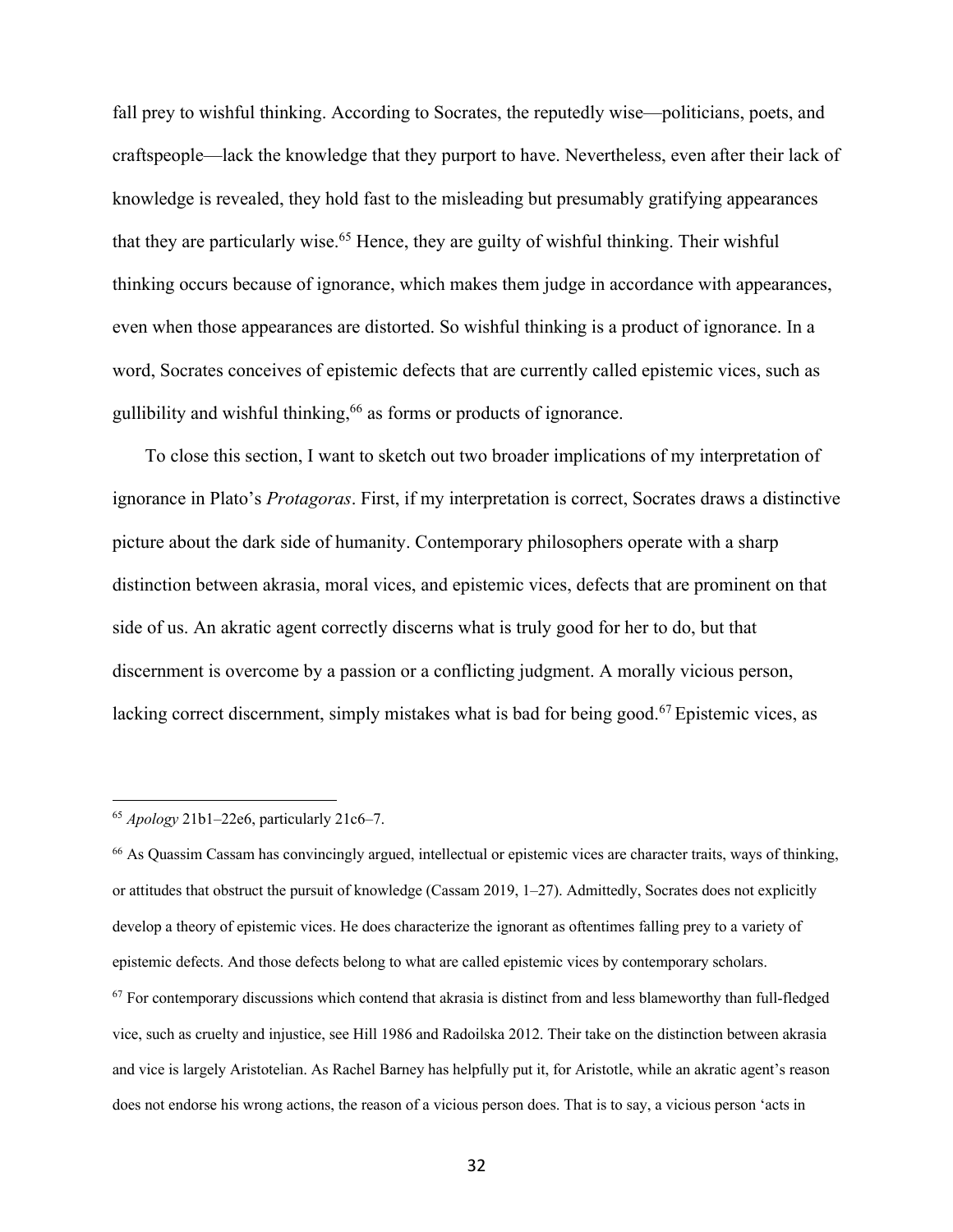character traits, attitudes, and ways of thinking that impede the pursuit of knowledge, might be entirely distinct from akrasia and moral vices.<sup>68</sup> By contrast, the conception of ignorance in the Socratic dialogues points to the interconnectedness, or even convergence, of those defects. As we have seen, akrasia, moral vices, and epistemic vices are products or forms of ignorance. This, of course, does not mean that we should deny or downplay the distinctive perceptual, affective, or behavioral patterns of those defects. For instance, akratic agents are often torn about what they regard as good and what they regard as bad; cowards are prone to tremble at the face of insignificant dangers; wishful thinkers have difficulty in dismissing misleading but presumably gratifying appearances about themselves, such as the appearances that they are particularly wise. The point is rather that defects that are prominent on the dark side of humanity stem from the same problem: ignorance.

 Second, examining the nature of ignorance is integral to moral and intellectual progress. As we have seen, Socrates thinks that most human beings are, in one way or another, ignorant.<sup>69</sup> Examining the nature of ignorance provides insight into our day-to-day moral and intellectual predicaments. It also allows us to discern epistemic vices which impede the pursuit of knowledge.70 As a result, we are more likely not only to arrive at an undistorted view of the

actions.

accordance with choice, which flows from his rational wish and deliberation. Thus, he is persuaded or convinced of what he does, whereas an akratic acts against choice, and is not persuaded' (Barney 2019, 289).  $68$  A wishful thinker, for instance, might exhibit wishful thinking in a very limited group of cases: she takes herself to be a great pianist, in spite of contrary evidence. But she is not particularly susceptible to akratic and vicious

<sup>69</sup> See notes 38, 55, 56.

 $70$  Socrates suggests that epistemic vices impede philosophical inquires, which, by discussing virtue and other evaluative matters and examining oneself and others, lead one closer to knowledge (*Apology* 38a1–5). For example,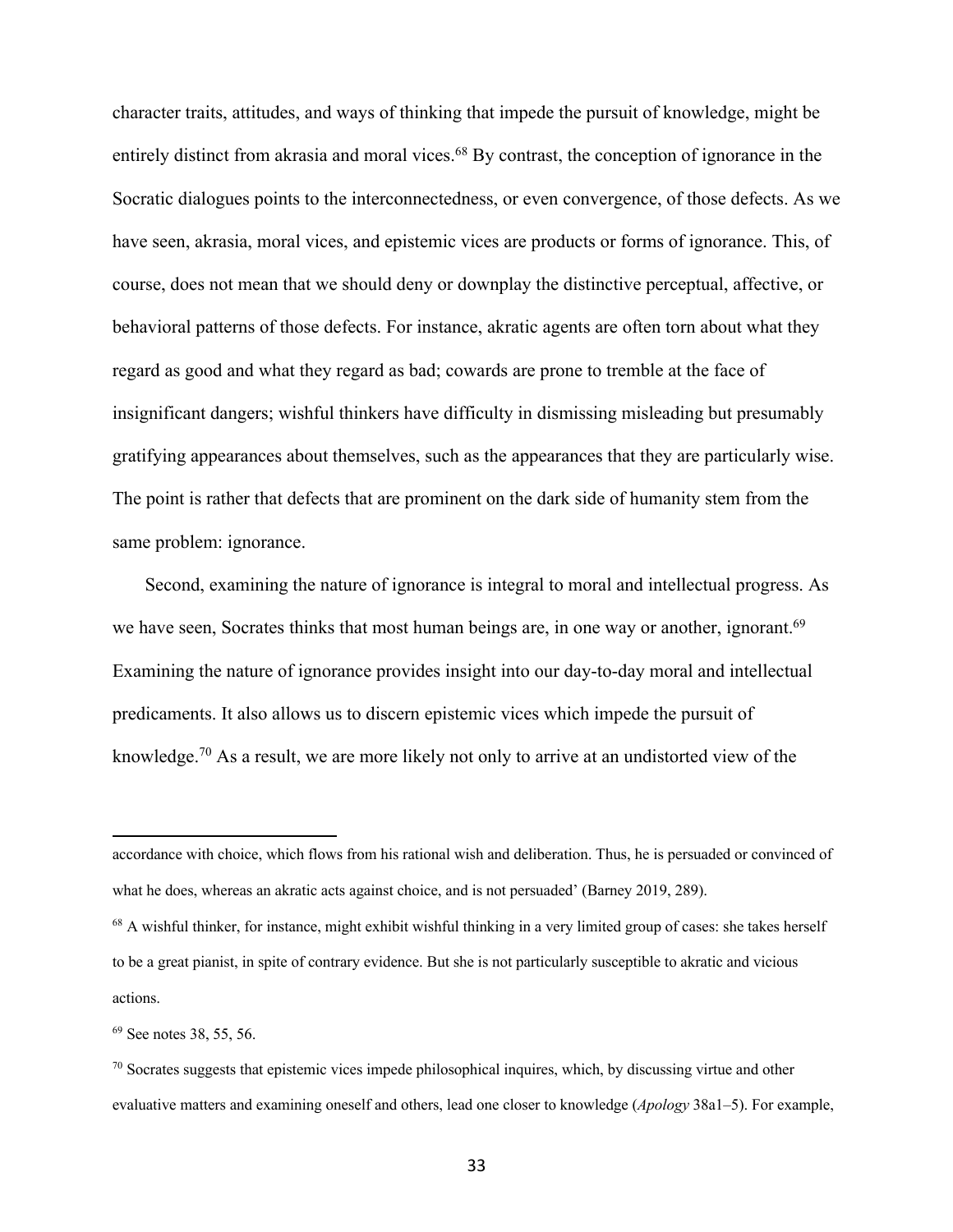human ideal, i.e., knowledge and virtue, but also to come up with constructive proposals for bridging the gap between the ideal and the realities.

#### 7 Conclusion

In closing, let us return to the case of Socrates, which we have encountered at the very beginning. Socrates famously professes to lack the knowledge that he is dedicated to pursuing. Is he thereby ignorant?

 If my interpretation is correct, Socrates is far from ignorant despite his lack of knowledge. Socrates' disavowal of knowledge, as many commentators have convincingly argued, is sincere. He conceives of knowledge as a comprehensive understanding of evaluative matters, which gives its possessors a systematic, reliable guidance to life.<sup>71</sup> Even though he has a grip on some pieces of truth, he lacks the comprehensive understanding of evaluative matters that constitutes knowledge.<sup>72</sup> But Socrates' lack of knowledge in no way implies that he is ignorant. Ignorant people are characterized by both false beliefs about evaluative matters in specific situations and an enduring deception about their own psychic conditions. In the *Apology*, Socrates suggests that through the practice of philosophy, which involves discussing virtue and other evaluative matters and examining oneself and others,<sup>73</sup> he has an accurate grasp of his own psychic conditions. For

the wishful thinking of the reputedly wise prevents them from acknowledging their lack of knowledge and embarking on inquiries into the nature of virtue and evaluative matters.

<sup>71</sup> Nussbaum 1986; Woodruff 1990; Vlastos 1994; Bett 2011.

<sup>72</sup> Brickhouse and Smith 1994; Vlastos 1994; Bett 2011.

<sup>73</sup> At 28d5–30b4, Socrates suggests that he cares for the souls of his own and his fellow citizens through the practice of philosophy. At 38a1–7, he notes that the care at issue is achieved through discussing virtue and its kindred matters and examining oneself and others.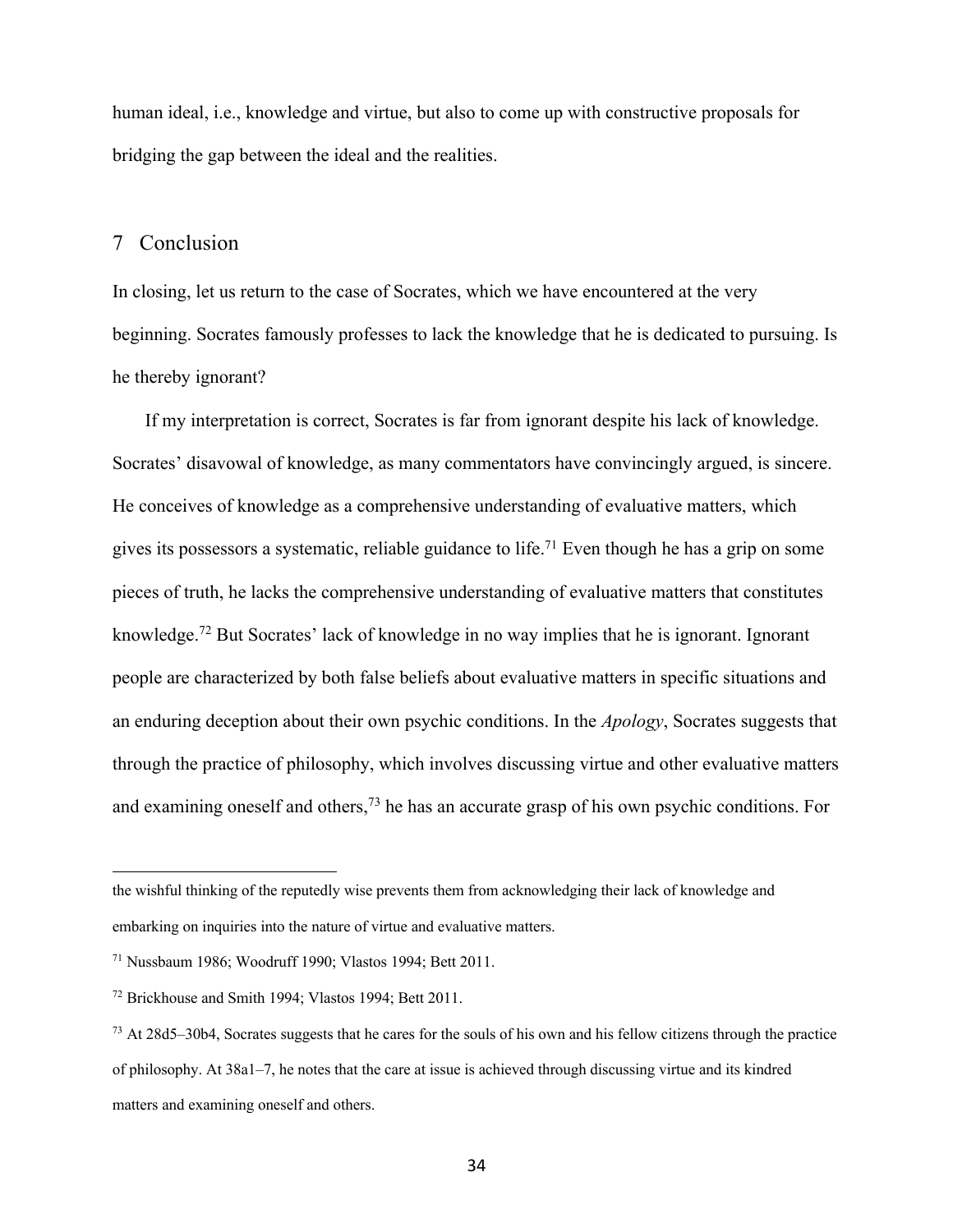example, he can correctly tell what he knows and what he does not know. Thus, while Socrates might experience false beliefs about evaluative matters, he is free from an enduring deception about his own psychic conditions. In other words, he is not afflicted with one of the two prominent features of ignorant people. Therefore, even though he lacks knowledge, he is not ignorant. This inference coheres with Socrates' self-characterizations. While he labels himself as not knowing (οὺκ εἰδώς) the nature of virtues and related qualities,<sup>74</sup> he never concludes that he is ignorant (ἀμαθής or ἄφρων).

 There is accordingly a middle ground between knowledge and ignorance, occupied by people who are undazzled by appearances. As Socrates exemplifies, individuals, who lack the knowledge that enables its possessors to judge and act in accordance with truth, are not necessarily dominated by appearances and thus ignorant. Instead, they can be alert to the deceptive nature of appearances. Because of this alertness, they are not embedded in suboptimal perspectives about themselves. Accordingly, they are free from an enduring deception about their own psychic conditions. Keenly aware of their lack of knowledge, they refrain from rushing into judgments about subject matters that they lack knowledge of. On top of that, they aspire to obtain and actively search for knowledge and wisdom.<sup>75</sup> When they encounter and start practicing philosophy correctly, which allows people not only to discuss virtue and other evaluative matters

<sup>74</sup> For example, at *Meno* 71b1–8, Socrates asserts that since he does not know (οὺκ εἰδώς) virtue, he does not know what qualities it possesses. At *Apology* 21d4–6, he declares that he does not know what is fine and good (οὐδὲν καλὸν κἀγαθὸν εἰδέναι).

<sup>75</sup> At *Alcibiades* I 117b2–e6, Socrates notes that people who lack knowledge but are not ignorant are aware of their lack of knowledge. As a result, they refrain from rushing into judgments about what they do not know. At *Lysis* 217e6–218b1, Socrates asserts that people who are neither knowledgeable nor ignorant love wisdom, and by implication, knowledge. And this love urges them to seek knowledge and wisdom, which they lack.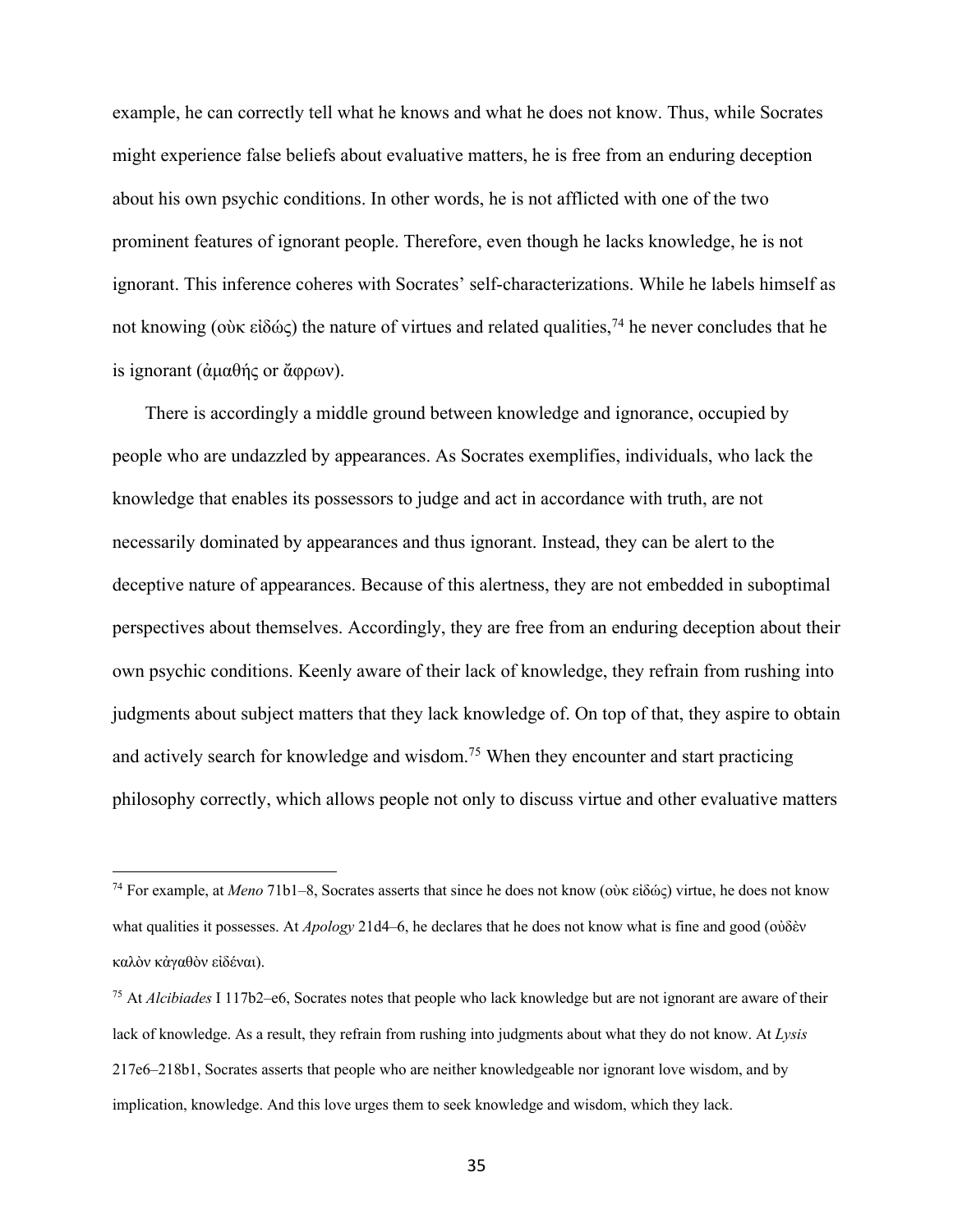but also to examine themselves and others, they gradually discover some pieces of truth, such as that it is wicked and shameful to do wrong, to disobey one's superior, be he god or man (*Apology* 29b6–7). These pieces of truth, guiding their judgments and actions, lead them closer to knowledge and virtue.76

### References

Adam, J. (1902). The *Republic* of Plato, vol. 1. Cambridge.

Barney. R. (2019). Becoming Bad: Aristotle on Vice and Moral Habituation. *Oxford Studies in Ancient Philosophy* 57, pp. 275–307.

Battaly, H. (2010). *Virtue and Vice, Moral and Epistemic*. Malden.

<sup>&</sup>lt;sup>76</sup> It seems to me that not only philosophers, who correctly practice philosophy, but also some aspiring young people, who love knowledge and wisdom even though they have not embarked on the journey of philosophy, fall into the middle ground between knowledge and ignorance. But the latter's condition is far from stable. As Socrates notes deploringly, aspiring young people are liable to be corrupted and, as a result, become ignorant (*Theaetetus* 150b6–151a5).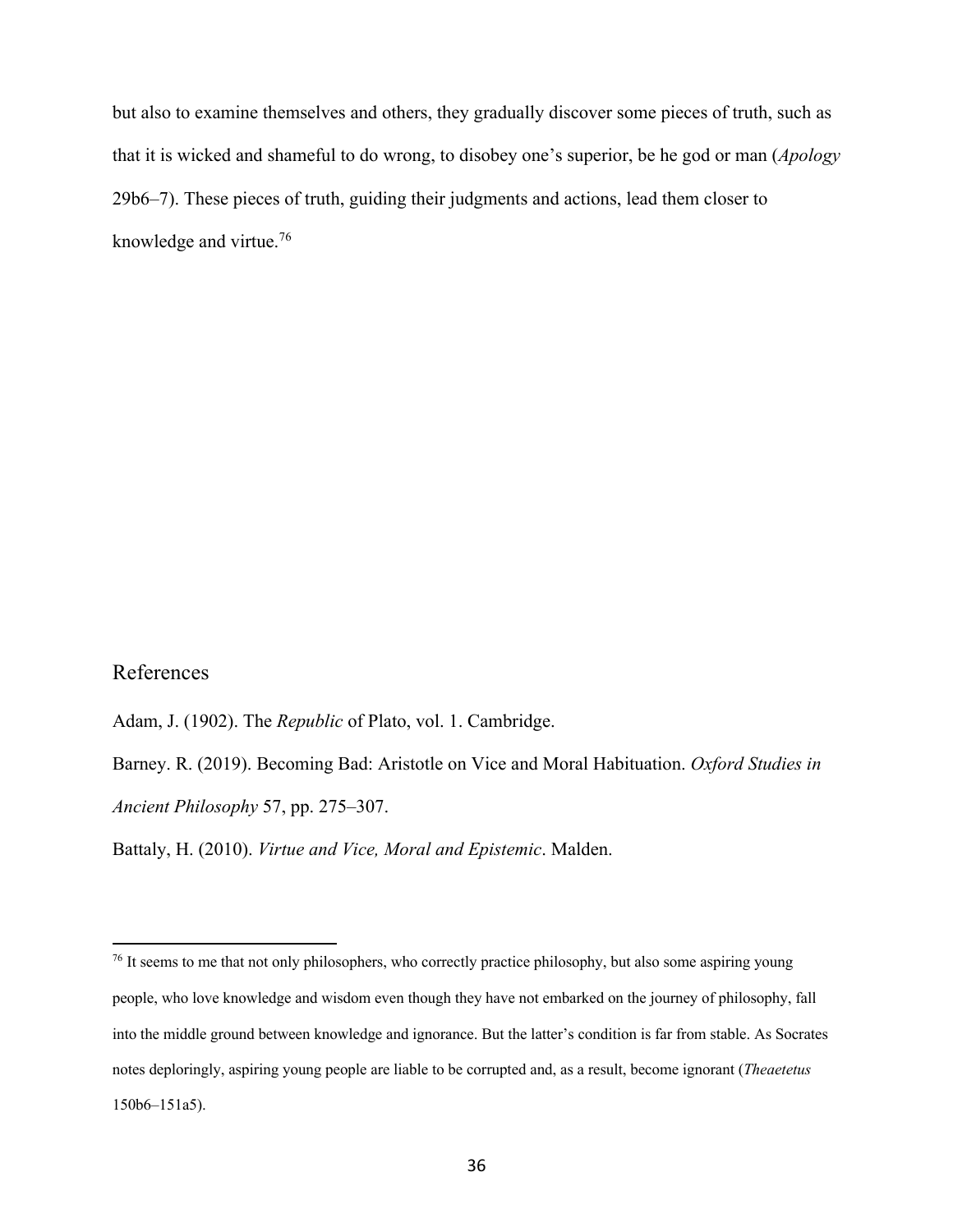Bett. R. (2011). Socratic Ignorance. In Morrison, D., ed., *The Cambridge Companion to Socrates.* Cambridge, pp. 215–235.

Brickhouse, T. and Smith, N. (1994). *Plato's Socrates*. Oxford.

- Brickhouse, T. and Smith, N. (1997). Socrates and the Unity of Virtues. *The Journal of Ethics* 1, pp. 311-324.
- Brickhouse, T. and Smith, N. (2000). *The Philosophy of Socrates*. Boulder.
- Brickhouse, T. and Smith, N. (2010). *Socratic Moral Psychology*. New York.

Bobonich, C. (2003). *Plato's Utopia Recast: His Later Ethics and Politics*. Oxford.

- Bobonich, C. (2011). Socrates and Eudaimonia. In Morrison, D., ed., *The Cambridge Companion to Socrates*. Cambridge, pp. 293–332.
- Callard, A.G. (2014). Ignorance and Akrasia-Denial in the *Protagoras*. *Oxford Studies in Ancient Philosophy* 47, pp. 31–80.

Cassam, Q (2015). *Self-knowledge for Humans*. Oxford.

- Cassam, Q (2016). Vice Epistemology. *The Monist* 99, pp. 159–180.
- Clark, J.C. (2012). The Strength of Knowledge in Plato's *Protagoras*. *Ancient Philosophy* 32, pp. 237–55.
- Clark, J.C. (2015). Socrates, the Primary Question, and the Unity of Virtue. *Canadian Journal of Philosophy* 45, pp. 445–470.

Cooper, J.M. ed., (1997). *Plato: Complete Works*. Indianapolis.

- Cooper, J.M. (1999). *Reason and Emotion: Essays on Ancient Moral Psychology and Ethical Theory*. Princeton.
- Devereux, D. (1995). Socrates' Kantian Conception of Virtue. *Journal of the History of Philosophy* 33, pp. 381–408.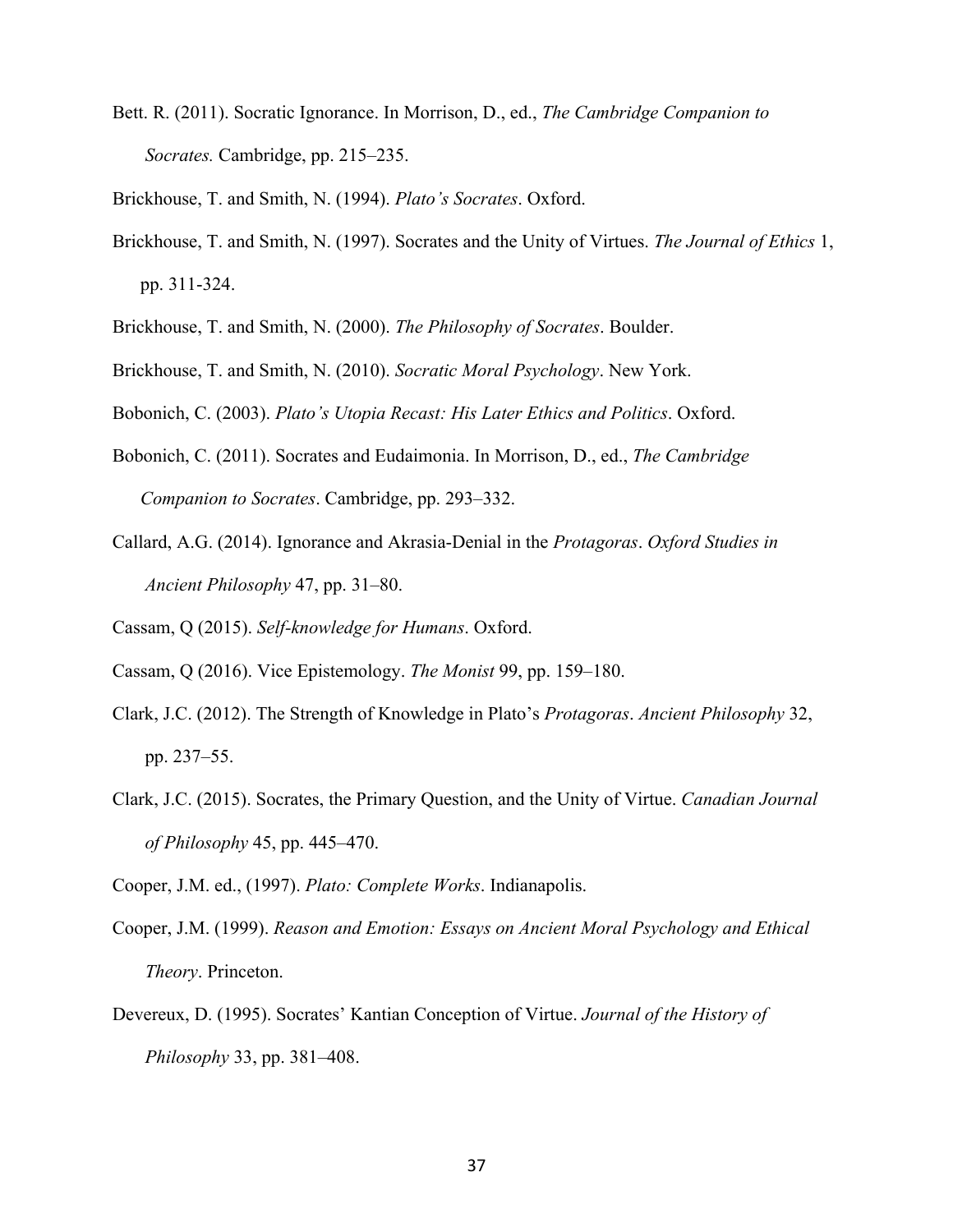- Glasscock, A. (2020). The Discipline of Virtue: Knowledge and the Unity of Virtue in the *Protagoras*. *Ancient Philosophy* 40, pp. 41–65.
- Ferrari, G.R.F. (1990). Akrasia as Neurosis in Plato's Protagoras. *Proceedings of the Boston Area Colloquium in Ancient Philosophy* 6, pp. 115–140.
- Frede, M. (1992). Introduction. In Lombardo, S. and Bell, K. trans., *Plato: Protagoras*. Indianapolis, pp. xxix–xxx.

Hackforth, R. (1952). *Plato's* Phaedrus. Cambridge.

- Harte, V. (2013). Plato's Politics of Ignorance. In Harte, V. and Lane, M., eds., Politeia *in Greek and Roman Philosophy*. Cambridge, pp. 139–54.
- Hill, T. (1986). Weakness of Will and Character. *Philosophical Topics* 14, pp. 93–115.

Hill, T. (1991). *Autonomy and Self-Respect*. Cambridge.

- Kraut, R. (1984). *Socrates and the State*. Princeton.
- Irwin, T. (1995). *Plato's Ethics*. Oxford.
- Lorenz, H. (2006). *The Brute Within: Appetitive Desire in Plato and Aristotle*. Oxford.
- Kahn, C.H. (1985). The Beautiful and the Genuine. *Oxford Studies in Ancient Philosophy* 3, pp. 261–87.
- Kamtekar, R. (2017). *Plato's Moral Psychology*. Oxford.
- Mackenzie, M.M. (1988). The Virtues of Socratic Ignorance. *The Classic Quarterly* 38, pp. 331–350.
- Matthews, G.B. (2006). Socratic Ignorance. In Benson, H., ed., *A Companion to Plato*. Malden, pp. 103–118.
- Moss, J. (2006). Pleasure and Illusion in Plato. *Philosophy and Phenomenological Research* 72, pp. 503–35.
- Moss, J. (2009). Akrasia and Perceptual Illusion. *Archiv für Geschichte der Philosophie* 91,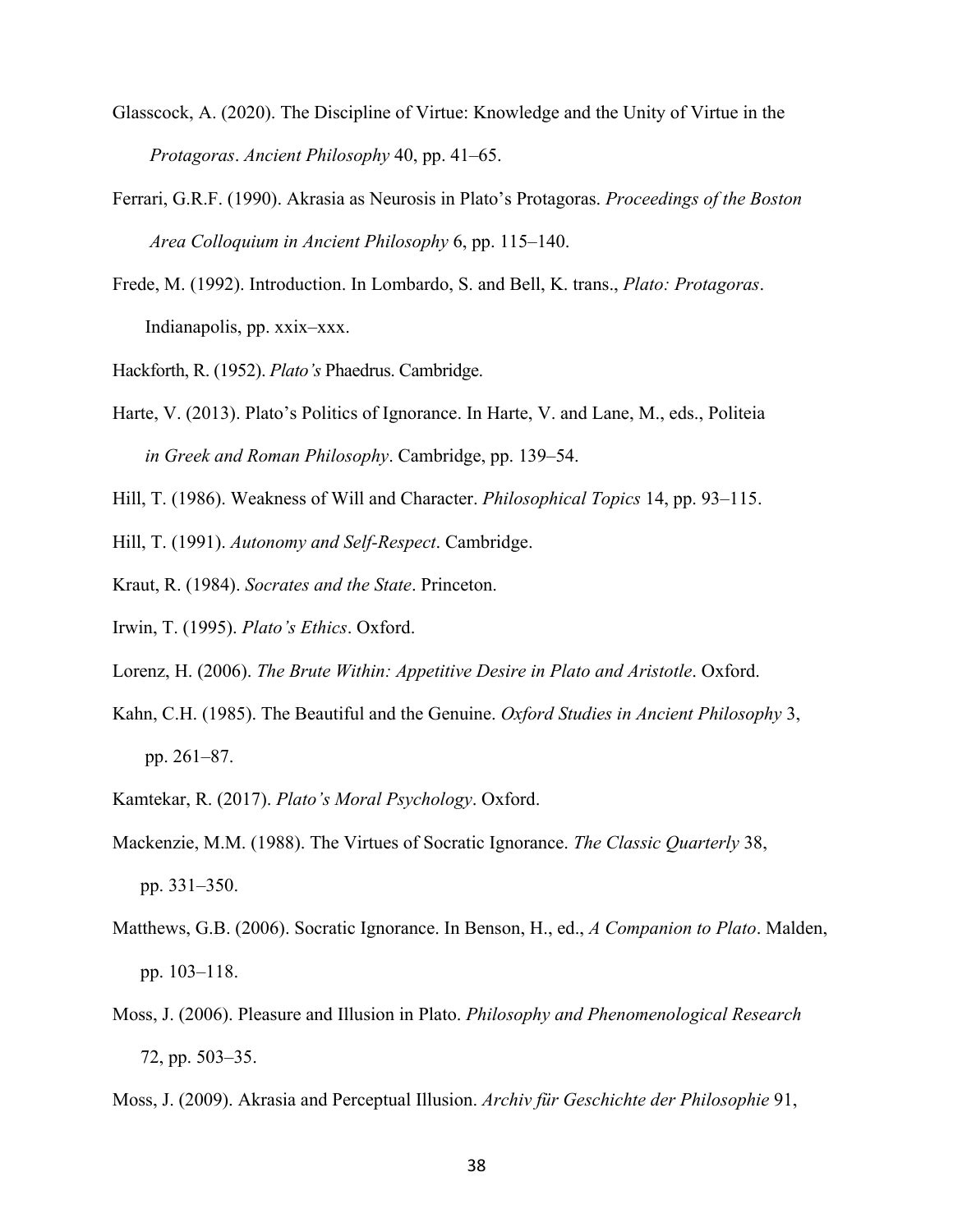pp. 119–156.

Moss, J. (2014). Hedonism and the Divided Soul in Plato's *Protagoras*. *Archiv für Geschichte der Philosophie* 96, pp. 285–319.

Moss, J. (2021). *Plato's Epistemology: Being and Becoming*. Oxford.

Nussbaum, M. (1986). *The Fragility of Goodness: Luck and Ethics in Greek Tragedy and Philosophy.* Cambridge.

Penner, T. (1973). The Unity of Virtue. *Philosophical Review* 82, pp. 35–68.

- Penner, T. (1990). Plato and Davidson: Parts of the Soul and Weakness of Will. *Canadian Journal of Philosophy, Supplementary Volume* 16, pp. 35–74.
- Penner, T. (1996). Knowledge vs. True Belief in the Socratic Psychology of Action. *Apeiron* 29, pp. 199–230.
- Penner, T. (1997). Plato on the Strength of Knowledge: *Protagoras* 351b–357e. *Archiv für Geschichte der Philosophie* 79, pp. 117–149.
- Radoilska, L. (2012). Akrasia and Ordinary Weakness of Will. *Topicos* 43, pp. 25–50.
- Roochnik, D. (1986). Socrates' Use of the Techne-Analogy. *Journal of the History of Philosophy* 24, pp. 295–310.
- Rowe, C.J. (1986). Plato: *Phaedrus*. Wiltshire.
- Segvic, H. (2000). No One Errs Willingly: The Meaning of Socratic Intellectualism. *Oxford Studies in Ancient Philosophy* 19, pp. 1–45.
- Singpurwalla, R. (2006). Reasoning with the Irrational: Moral Psychology in the *Protagoras*. *Ancient Philosophy* 26, pp. 243–58.
- Smyth, H. W. (1956). *Greek Grammar*. Cambridge.
- Stroud, S. (2003). Weakness of Will and Practical Judgment. In Stroud, S. and Tappolet, C. eds. *Weakness of Will and Practical Irrationality.* Oxford, pp. 121–146.